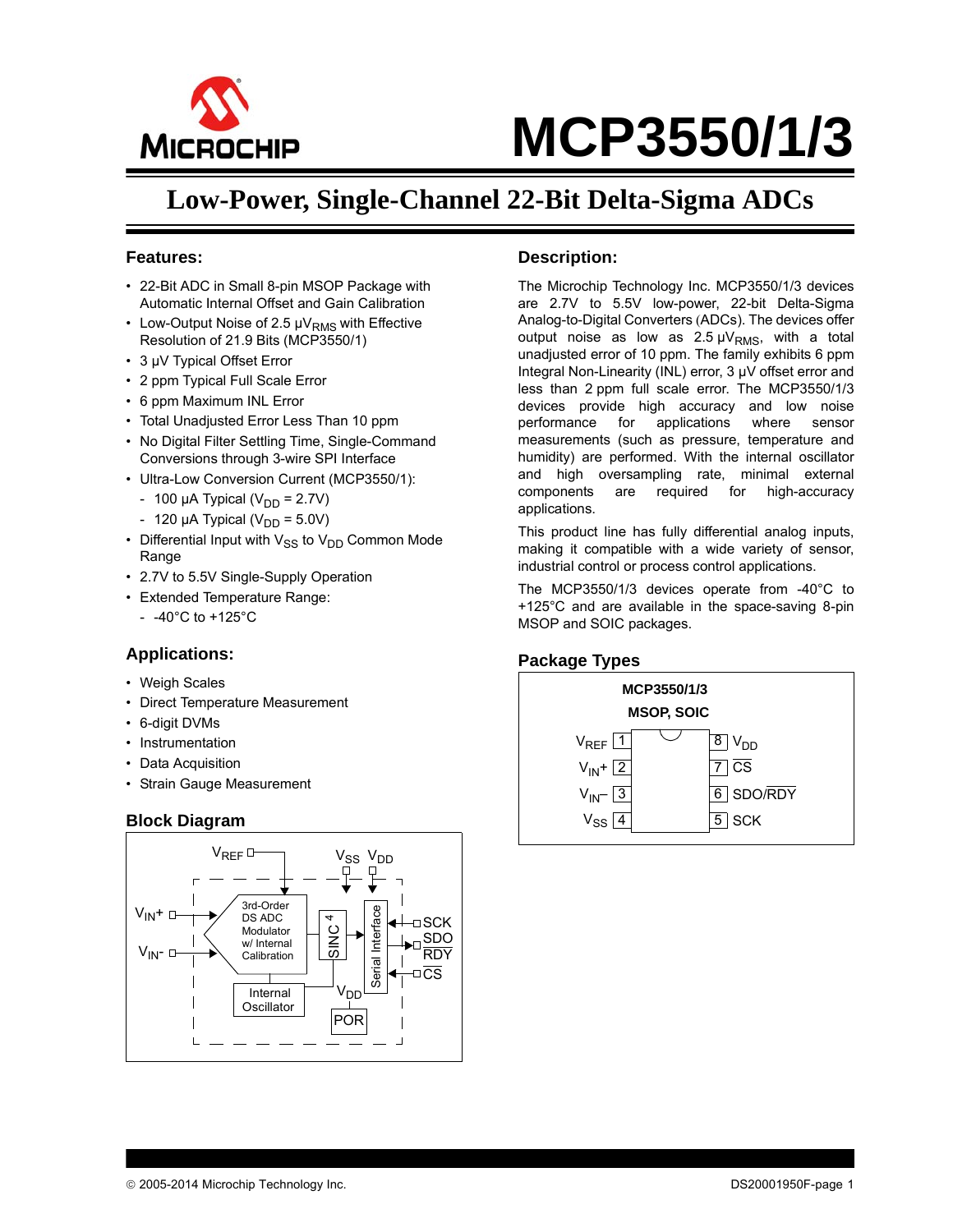**NOTES:**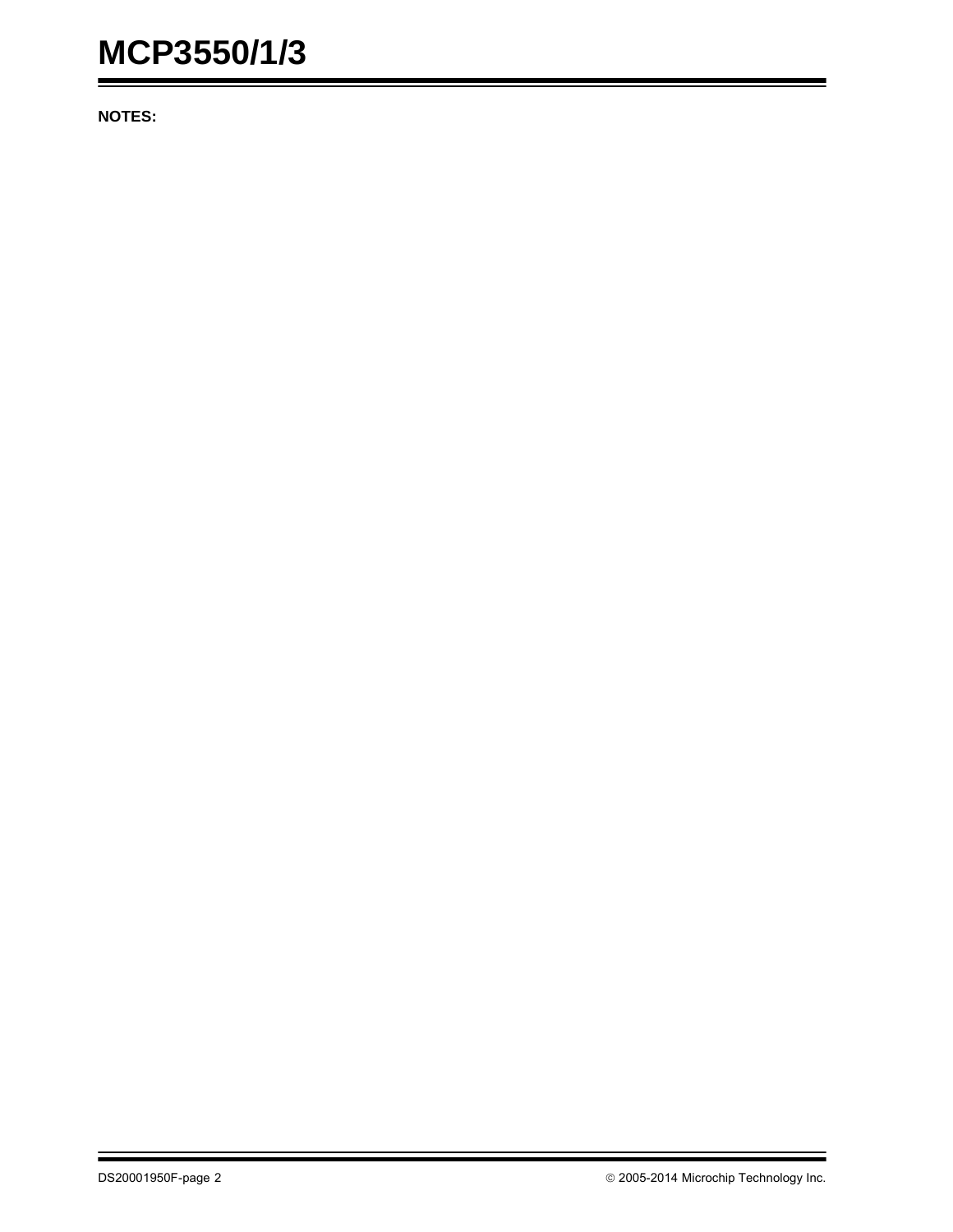### <span id="page-2-5"></span>**1.0 ELECTRICAL CHARACTERISTICS**

#### **Absolute Maximum Ratings †**

| All inputs and outputs w.r.t $V_{SS}$ -0.3V to $V_{DD}$ + 0.3V |  |
|----------------------------------------------------------------|--|
|                                                                |  |
|                                                                |  |
|                                                                |  |
|                                                                |  |
|                                                                |  |
| Ambient temp. with power applied 55°C to +125°C                |  |
| ESD protection on all pins (HBM, MM) $\geq 6$ kV, $\geq 400V$  |  |
| Maximum Junction Temperature $(T_1)$ +150°C                    |  |

**† Notice:** Stresses above those listed under "Absolute Maximum Ratings" may cause permanent damage to the device. This is a stress rating only and functional operation of the device at those or any other conditions above those indicated in the operation listings of this specification is not implied. Exposure to maximum rating conditions for extended periods may affect device reliability.

## **DC CHARACTERISTICS**

**Electrical Specifications:** Unless otherwise indicated, all parameters apply at -40°C  $\leq T_A \leq +85$ °C, V<sub>DD</sub> = 2.7V or 5.0V.  $V_{REF}$  = 2.5V.  $V_{IN}$  =  $V_{IN}$  =  $V_{CM}$  =  $V_{REF}/2$ . All ppm units use 2\* $V_{REF}$  as full scale range. Unless otherwise noted, specification applies to entire MCP3550/1/3 family.

| <b>Parameters</b>                                        | Sym.              | Min.                          | Typ.  | Max.                                                      | <b>Units</b>  | <b>Conditions</b>                    |
|----------------------------------------------------------|-------------------|-------------------------------|-------|-----------------------------------------------------------|---------------|--------------------------------------|
| Noise Performance (MCP3550/1)                            |                   |                               |       |                                                           |               |                                      |
| No Missing Codes                                         | <b>NMC</b>        | 22                            |       | $\overline{\phantom{0}}$                                  | bits          | At DC (Note 5)                       |
| <b>Output Noise</b>                                      | e <sub>N</sub>    | $\overbrace{\phantom{13333}}$ | 2.5   | $\overline{\phantom{0}}$                                  | $\mu V_{RMS}$ |                                      |
| <b>Effective Resolution</b>                              | ER.               | $\overline{\phantom{0}}$      | 21.9  | $\overline{\phantom{0}}$                                  | bits RMS      | $V_{REF} = 5V$                       |
| Noise Performance (MCP3553)                              |                   |                               |       |                                                           |               |                                      |
| No Missing Codes                                         | <b>NMC</b>        | 20                            |       | $\overline{\phantom{0}}$                                  | bits          | At DC (Note 5)                       |
| <b>Output Noise</b>                                      | e <sub>N</sub>    |                               | 6     | $\overline{\phantom{0}}$                                  | $\mu V_{RMS}$ |                                      |
| <b>Effective Resolution</b>                              | <b>ER</b>         | $\overline{\phantom{0}}$      | 20.6  |                                                           | bits RMS      | $V_{REF}$ = 5V                       |
| <b>Conversion Times</b>                                  |                   |                               |       |                                                           |               |                                      |
| MCP3550-50                                               | t <sub>CONV</sub> | $-2.0%$                       | 80    | $+2.0%$                                                   | ms            |                                      |
| MCP3550-60                                               | t <sub>CONV</sub> | $-2.0%$                       | 66.67 | $+2.0%$                                                   | ms            |                                      |
| <b>MCP3551</b>                                           | t <sub>CONV</sub> | $-2.0%$                       | 73.1  | $+2.0%$                                                   | ms            |                                      |
| MCP3553                                                  | t <sub>CONV</sub> | $-2.0%$                       | 16.67 | $+2.0%$                                                   | ms            |                                      |
| Accuracy                                                 |                   |                               |       |                                                           |               |                                      |
| Integral Non-Linearity                                   | <b>INL</b>        |                               | ±2    | 6                                                         | ppm           | $T_A$ = +25°C only ( <b>Note 2</b> ) |
| <b>Offset Error</b>                                      | $V_{OS}$          | $-12$                         | ±3    | $+12$                                                     | μV            | $T_A$ = +25°C                        |
|                                                          |                   | $\overbrace{\phantom{13333}}$ | ±4    | $\overbrace{\phantom{13333}}$                             | μV            | $T_A$ = +85°C                        |
|                                                          |                   | $\overline{\phantom{0}}$      | ±6    | $\overline{\phantom{0}}$                                  | μV            | $T_A$ = +125°C                       |
| Positive Full-Scale Error                                | $V_{FS,P}$        | $-10$                         | ±2    | $+10$                                                     | ppm           | $T_A$ = +25°C only                   |
| Negative Full-Scale Error                                | $V_{FS,N}$        | $-10$                         | ±2    | $+10$                                                     | ppm           | $T_A$ = +25°C only                   |
| <b>Offset Drift</b>                                      |                   |                               | 0.040 | $\overline{\phantom{0}}$                                  | ppm/°C        |                                      |
| Positive/Negative Full-Scale Error<br>Drift<br>$-1$<br>. |                   |                               | 0.028 | $\mathbf{r}$ . $\mathbf{r}$ , $\mathbf{r}$ , $\mathbf{r}$ | ppm/°C        |                                      |

<span id="page-2-4"></span><span id="page-2-2"></span><span id="page-2-1"></span>**Note 1:** This parameter is established by characterization and not 100% tested.

**2:** INL is the difference between the endpoint's line and the measured code at the center of the quantization band.

**3:** This current is due to the leakage current and the current due to the offset voltage between  $V_{IN}$ + and  $V_{IN}$ -

<span id="page-2-3"></span>**4:** Input impedance is inversely proportional to clock frequency; typical values are for the MCP3550/1 device. V<sub>REF</sub> = 5V.

<span id="page-2-0"></span>**5:** Characterized by design, but not tested.

**6:** Rejection performance depends on internal oscillator accuracy; see **[Section 4.0 "Device Overview"](#page-14-0)** for more information on oscillator and digital filter design. MCP3550/1 device rejection specifications characterized from 49 to 61 Hz.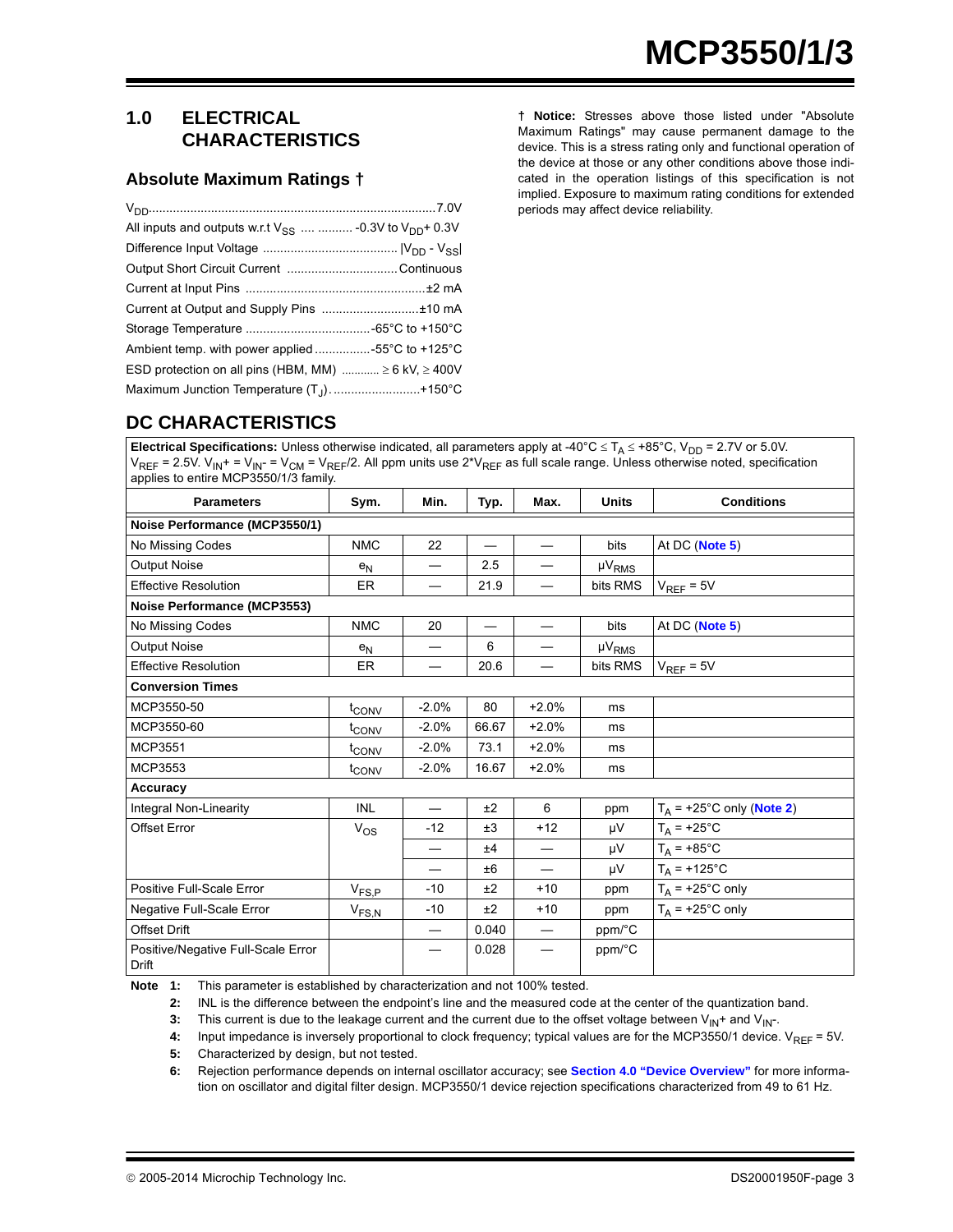## **DC CHARACTERISTICS (CONTINUED)**

**Electrical Specifications:** Unless otherwise indicated, all parameters apply at -40°C  $\leq T_A \leq +85$ °C, V<sub>DD</sub> = 2.7V or 5.0V.  $V_{REF}$  = 2.5V.  $V_{IN}$  =  $V_{IN}$  =  $V_{CM}$  =  $V_{REF}/2$ . All ppm units use 2\* $V_{REF}$  as full scale range. Unless otherwise noted, specification applies to entire MCP3550/1/3 family.

| <b>Parameters</b>                          | Sym.                   | Min.           | Typ.   | Max.                     | <b>Units</b> | <b>Conditions</b>                                                                                                                                   |
|--------------------------------------------|------------------------|----------------|--------|--------------------------|--------------|-----------------------------------------------------------------------------------------------------------------------------------------------------|
| Rejection Performance <sup>(1,6)</sup>     |                        |                |        |                          |              |                                                                                                                                                     |
| Common Mode DC Rejection                   |                        |                | $-135$ | $\qquad \qquad -$        | dB           | $V_{CM}$ range from 0 to $V_{DD}$                                                                                                                   |
| Power Supply DC Rejection                  |                        |                | $-115$ |                          | dB           |                                                                                                                                                     |
| Common Mode 50/60 Hz Rejection             | <b>CMRR</b>            |                | -135   |                          | dB           | V <sub>CM</sub> varies from 0V to V <sub>DD</sub>                                                                                                   |
| Power Supply 50/60 Hz Rejection            | <b>PSRR</b>            |                | -85    |                          | dB           | MCP3551 only, V <sub>DD</sub> varies from<br>4.5V to 5.5V                                                                                           |
| Power Supply 50/60 Hz Rejection            | <b>PSRR</b>            |                | $-120$ |                          | dB           | MCP3550-50 or MCP3550-60 only<br>at 50 or 60 Hz respectively, $V_{DD}$<br>varies from 4.5V to 5.5V                                                  |
| Normal Mode 50 and 60 Hz<br>Rejection      | <b>NMRR</b>            |                | -85    |                          | dB           | <b>MCP3551 only,</b><br>$0 < V_{CM} < V_{DD}$<br>$-V_{REF}$ < $V_{IN}$ = $(V_{IN} + -V_{IN})$ < $+V_{REF}$                                          |
| Normal Mode 50 or 60 Hz<br>Rejection       | <b>NMRR</b>            |                | $-120$ |                          | dB           | MCP3550-50 or MCP3550-60 only<br>at 50 or 60 Hz respectively,<br>$0 < V_{CM} < V_{DD}$<br>$-V_{REF}$ < $V_{IN}$ = $(V_{IN} + -V_{IN})$ < $+V_{REF}$ |
| <b>Analog Inputs</b>                       |                        |                |        |                          |              |                                                                                                                                                     |
| Differential Input Range                   | $V_{IN+} - V_{IN-}$    | $-V_{REF}$     |        | $+V_{REF}$               | V            |                                                                                                                                                     |
| Absolute/Common Mode Voltages              |                        | $V_{SS}$ - 0.3 |        | $V_{DD} + 0.3$           | V            |                                                                                                                                                     |
| Analog Input Sampling Capacitor            |                        |                | 10     |                          | pF           | Note 5                                                                                                                                              |
| Differential Input Impedance               |                        |                | 2.4    | $\overline{\phantom{0}}$ | МΩ           |                                                                                                                                                     |
| Shutdown Mode Leakage Current              |                        |                | 1      |                          | nA           | $V_{IN}$ + = $V_{IN}$ - = $V_{DD}$ ; $\overline{CS}$ = $V_{DD}$<br>(Note 3)                                                                         |
| <b>Reference Input</b>                     |                        |                |        |                          |              |                                                                                                                                                     |
| Voltage Range                              |                        | 0.1            |        | $V_{DD}$                 | V            |                                                                                                                                                     |
| Reference Input Sampling<br>Capacitor      |                        |                | 15     |                          | pF           | Note 5                                                                                                                                              |
| Reference Input Impedance                  |                        |                | 2.4    |                          | MΩ           | Note 4                                                                                                                                              |
| Shutdown Mode Reference<br>Leakage Current |                        |                | 1      |                          | nA           | $V_{IN}$ + = $V_{IN}$ - = $V_{SS}$ ; $\overline{CS}$ = $V_{DD}$                                                                                     |
| <b>Power Requirements</b>                  |                        |                |        |                          |              |                                                                                                                                                     |
| Power Supply Voltage Range                 | V <sub>DD</sub>        | 2.7            |        | 5.5                      | V            |                                                                                                                                                     |
| MCP3550-50, MCP3551 Supply                 | $I_{DD}$               |                | 120    | 170                      | μA           | $V_{DD} = 5V$                                                                                                                                       |
| Current                                    |                        |                | 100    |                          | μA           | $V_{DD} = 2.7V$                                                                                                                                     |
| MCP3550-60, MCP3553 Supply                 | <b>I</b> <sub>DD</sub> |                | 140    | 185                      | μA           | $V_{DD} = 5V$                                                                                                                                       |
| Current                                    |                        |                | 120    |                          | $\mu A$      | $V_{DD} = 2.7V$                                                                                                                                     |
| Supply Current, Sleep Mode                 | <b>I</b> DDSL          |                | 10     |                          | μA           |                                                                                                                                                     |
| Supply Current, Shutdown Mode              | $I_{\text{DDS}}$       |                |        | 1                        | μA           | $\overline{CS}$ = SCK = $V_{DD}$                                                                                                                    |
| <b>Serial Interface</b>                    |                        |                |        |                          |              |                                                                                                                                                     |
| Voltage Input High (CS, SCK)               | $V_{\text{IH}}$        | $0.7 V_{DD}$   |        |                          | V            |                                                                                                                                                     |
| Voltage Input Low $(\overline{CS}, SCK)$   | $V_{IL}$               |                |        | 0.4                      | $\vee$       |                                                                                                                                                     |
| Voltage Output High (SDO/RDY)              | $V_{OH}$               | $V_{DD}$ - 0.5 |        |                          | $\vee$       | $V_{OH} = 1$ mA, $V_{DD} = 5.0V$                                                                                                                    |

**Note 1:** This parameter is established by characterization and not 100% tested.

**2:** INL is the difference between the endpoint's line and the measured code at the center of the quantization band.

**3:** This current is due to the leakage current and the current due to the offset voltage between  $V_{IN}$ + and  $V_{IN}$ -

**4:** Input impedance is inversely proportional to clock frequency; typical values are for the MCP3550/1 device. V<sub>REF</sub> = 5V.

**5:** Characterized by design, but not tested.

**6:** Rejection performance depends on internal oscillator accuracy; see **Section 4.0 "Device Overview"** for more information on oscillator and digital filter design. MCP3550/1 device rejection specifications characterized from 49 to 61 Hz.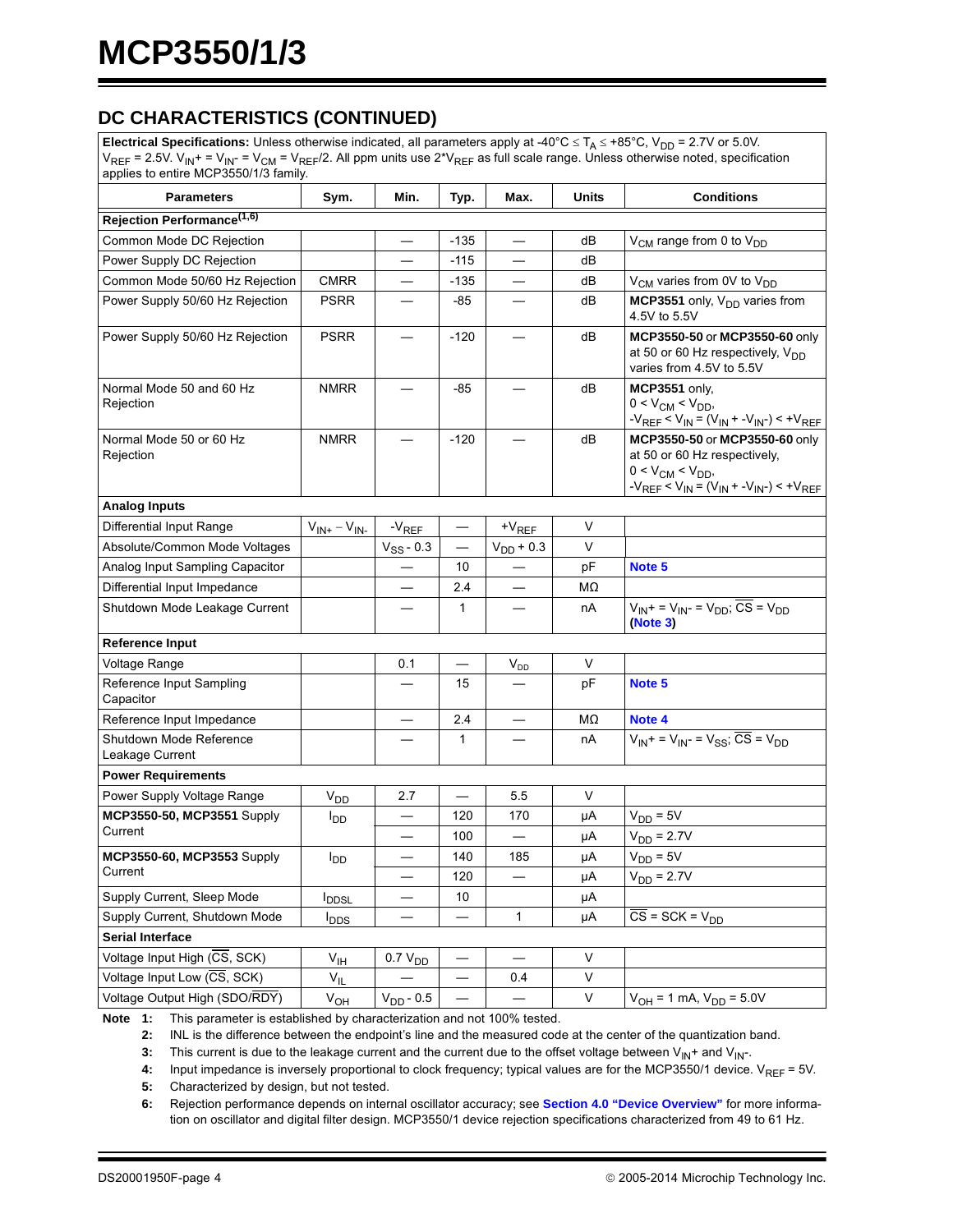## **DC CHARACTERISTICS (CONTINUED)**

**Electrical Specifications:** Unless otherwise indicated, all parameters apply at -40°C  $\leq T_A \leq +85$ °C, V<sub>DD</sub> = 2.7V or 5.0V.  $V_{REF}$  = 2.5V.  $V_{IN}$  =  $V_{IN}$  =  $V_{CM}$  =  $V_{REF}$  /2. All ppm units use 2\* $V_{REF}$  as full scale range. Unless otherwise noted, specification applies to entire MCP3550/1/3 family.

| <b>Parameters</b>                              | Sym.             | Min. | Typ. | Max. | <b>Units</b> | <b>Conditions</b>                 |
|------------------------------------------------|------------------|------|------|------|--------------|-----------------------------------|
| Voltage Output Low (SDO/RDY)                   | $V_{OL}$         |      |      | 0.4  |              | $V_{OH}$ = -1 mA, $V_{DD}$ = 5.0V |
| Input leakage Current<br>(CS, SCK)             | ЧΠ               | - 1  |      |      | μA           |                                   |
| Internal Pin Capacitance<br>(GS, SCK, SDO/RDY) | C <sub>INT</sub> |      | 5    |      | рF           | Note <sub>1</sub>                 |

**Note 1:** This parameter is established by characterization and not 100% tested.

- **2:** INL is the difference between the endpoint's line and the measured code at the center of the quantization band.
- **3:** This current is due to the leakage current and the current due to the offset voltage between  $V_{\text{IN}}$ + and  $V_{\text{IN}}$ -
- **4:** Input impedance is inversely proportional to clock frequency; typical values are for the MCP3550/1 device. V<sub>REF</sub> = 5V.
- **5:** Characterized by design, but not tested.
- **6:** Rejection performance depends on internal oscillator accuracy; see **Section 4.0 "Device Overview"** for more information on oscillator and digital filter design. MCP3550/1 device rejection specifications characterized from 49 to 61 Hz.

## **TEMPERATURE CHARACTERISTICS**

| <b>Electrical Specifications: Unless otherwise indicated</b> |                |      |       |        |               |                   |  |  |  |  |  |  |  |
|--------------------------------------------------------------|----------------|------|-------|--------|---------------|-------------------|--|--|--|--|--|--|--|
| <b>Parameters</b>                                            | Sym.           | Min. | Typ.  | Max.   | <b>Units</b>  | <b>Conditions</b> |  |  |  |  |  |  |  |
| <b>Temperature Ranges</b>                                    |                |      |       |        |               |                   |  |  |  |  |  |  |  |
| Specified Temperature Range                                  | T <sub>A</sub> | -40  |       | $+85$  | °C            |                   |  |  |  |  |  |  |  |
| Operating Temperature Range                                  | T <sub>A</sub> | -40  |       | $+125$ | °C            |                   |  |  |  |  |  |  |  |
| <b>Thermal Package Resistances</b>                           |                |      |       |        |               |                   |  |  |  |  |  |  |  |
| Thermal Resistance, 8L-MSOP                                  | $\theta_{JA}$  |      | 211   |        | $\degree$ C/W |                   |  |  |  |  |  |  |  |
| Thermal Resistance, 8L-SOIC                                  | $\theta_{JA}$  |      | 149.5 |        | $\degree$ C/W |                   |  |  |  |  |  |  |  |

## <span id="page-4-1"></span>**SERIAL TIMINGS**

**Electrical Specifications:** Unless otherwise indicated, all parameters apply at -40°C  $\leq T_A \leq +85^{\circ}C$ ,  $V_{DD}$  = 3.3V or 5.0V, SDO load = 50 pF.

| <b>Parameters</b>                                                    | Sym.               | Min. | Typ. | Max. | <b>Units</b> | <b>Conditions</b> |
|----------------------------------------------------------------------|--------------------|------|------|------|--------------|-------------------|
| <b>CLK Frequency</b>                                                 | $f_{\mathsf{SCK}}$ |      |      | 5    | <b>MHz</b>   |                   |
| CLK High                                                             | tнı                | 90   |      |      | ns           |                   |
| <b>CLK Low</b>                                                       | $t_{LO}$           | 90   |      |      | ns           |                   |
| CLK fall to output data valid                                        | t <sub>DO</sub>    | 0    |      | 90   | ns           |                   |
| $\overline{\text{CS}}$ low to indicate $\overline{\text{RDY}}$ state | t <sub>RDY</sub>   | 0    |      | 50   | ns           |                   |
| $\overline{\text{CS}}$ minimum low time                              | $t_{\text{CSL}}$   | 8    |      |      | μs           | <b>Note</b>       |
| RDY flag setup time                                                  | t <sub>SU</sub>    | 20   |      |      | ns           |                   |
| $\overline{\text{CS}}$ rise to output disable                        | t <sub>DIS</sub>   | 20   |      |      | ns           |                   |
| $\overline{\text{CS}}$ disable time                                  | $t_{\text{CSD}}$   | 90   |      |      | ns           |                   |
| Power-up to CS LOW                                                   | <sup>t</sup> PUCSL | —    | 10   |      | μs           |                   |
| CS High to Shutdown Mode                                             | t <sub>CSHSD</sub> |      | 10   |      | μs           |                   |

<span id="page-4-0"></span>**Note:** This parameter is established by characterization and not 100% tested.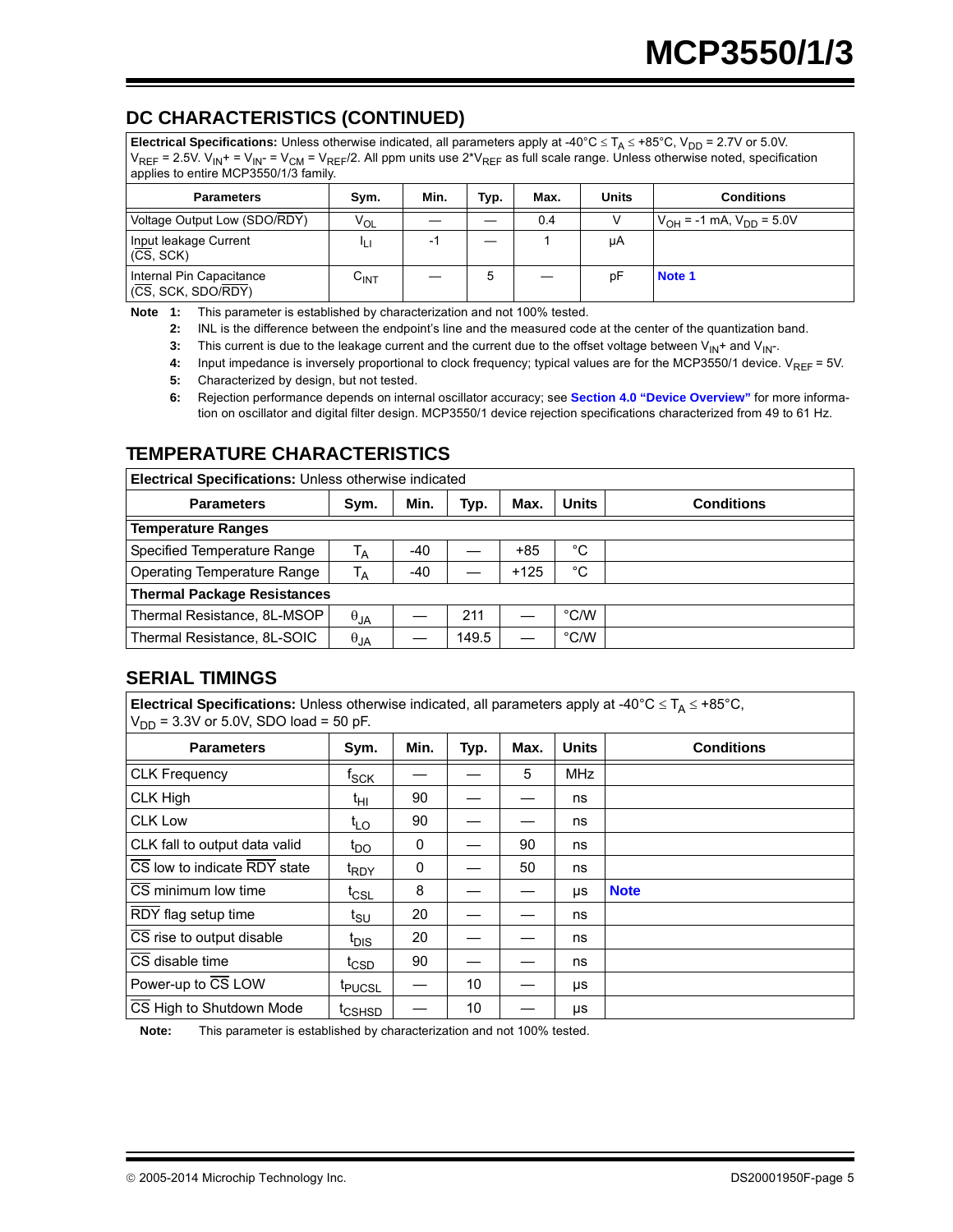





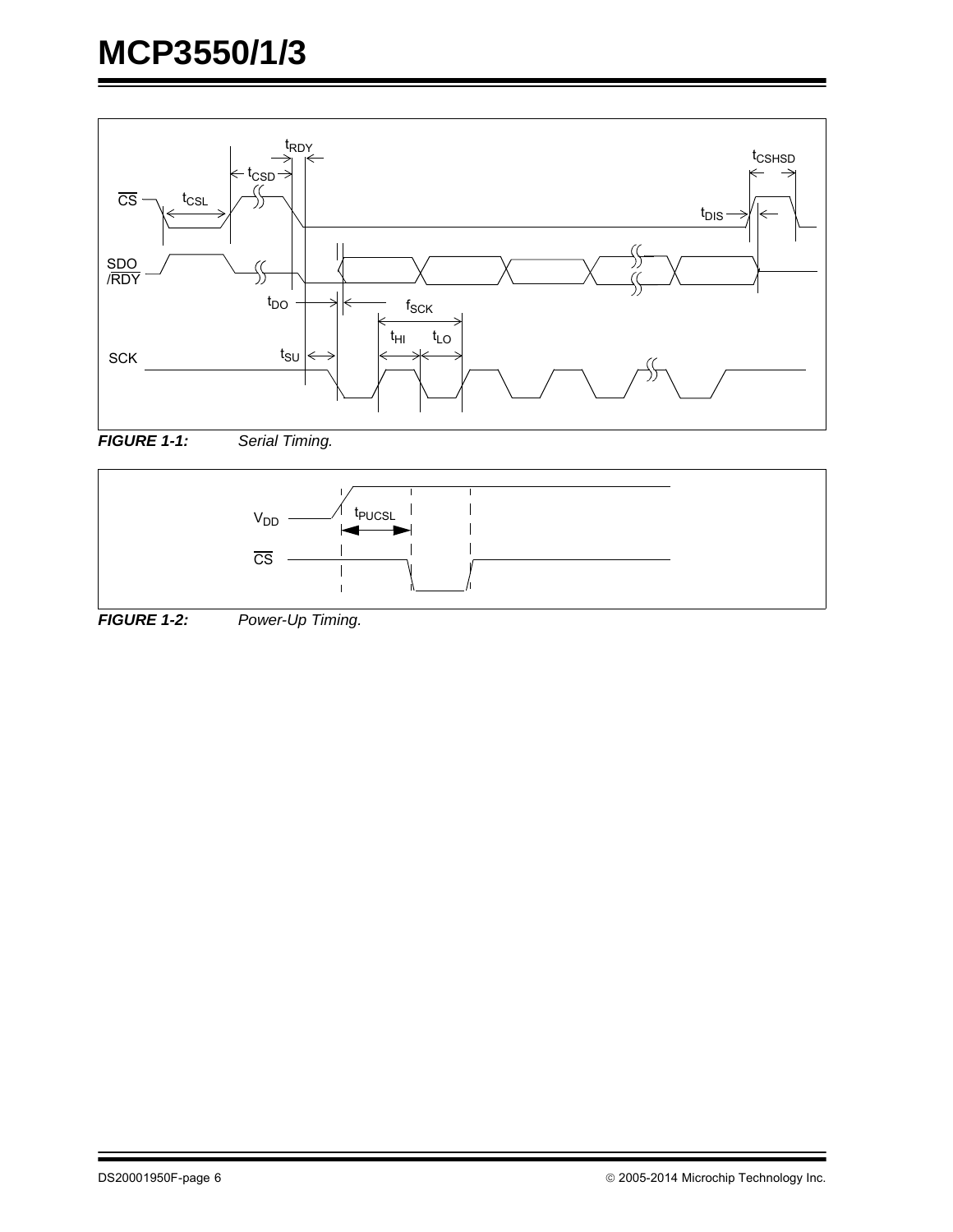## **2.0 TYPICAL PERFORMANCE CURVES**

**Note:** The graphs and tables provided following this note are a statistical summary based on a limited number of samples and are provided for informational purposes only. The performance characteristics listed herein are not tested or guaranteed. In some graphs or tables, the data presented may be outside the specified operating range (e.g., outside specified power supply range) and therefore outside the warranted range.

**Note:** Unless otherwise specified,  $T_A = +25^{\circ}$ C,  $V_{DD} = 5$ V,  $V_{REF} = 2.5$ V,  $V_{SS} = 0$ V,  $V_{CM} = V_{REF}/2$ ,  $V_{IN} + V_{IN}$ . All ppm units use  $2^xV_{REF}$  as full scale range. Unless otherwise noted, graphs apply to entire MCP3550/1/3 family.



*FIGURE 2-1: INL Error vs. Input Voltage*   $(V_{DD} = 2.7V)$ .



*FIGURE 2-2: INL Error vs. Input Voltage*   $(V_{DD} = 5.0V)$ .



*FIGURE 2-3: INL Error vs. Input Voltage*   $(V_{DD} = 5.0V, V_{REF} = 5V).$ 



<span id="page-6-0"></span>*FIGURE 2-4: Maximum INL Error vs. VREF.*



*FIGURE 2-5: Maximum INL Error vs. Temperature.*



*FIGURE 2-6: Output Noise vs. Input Voltage (* $V_{DD} = 2.7V$ *).*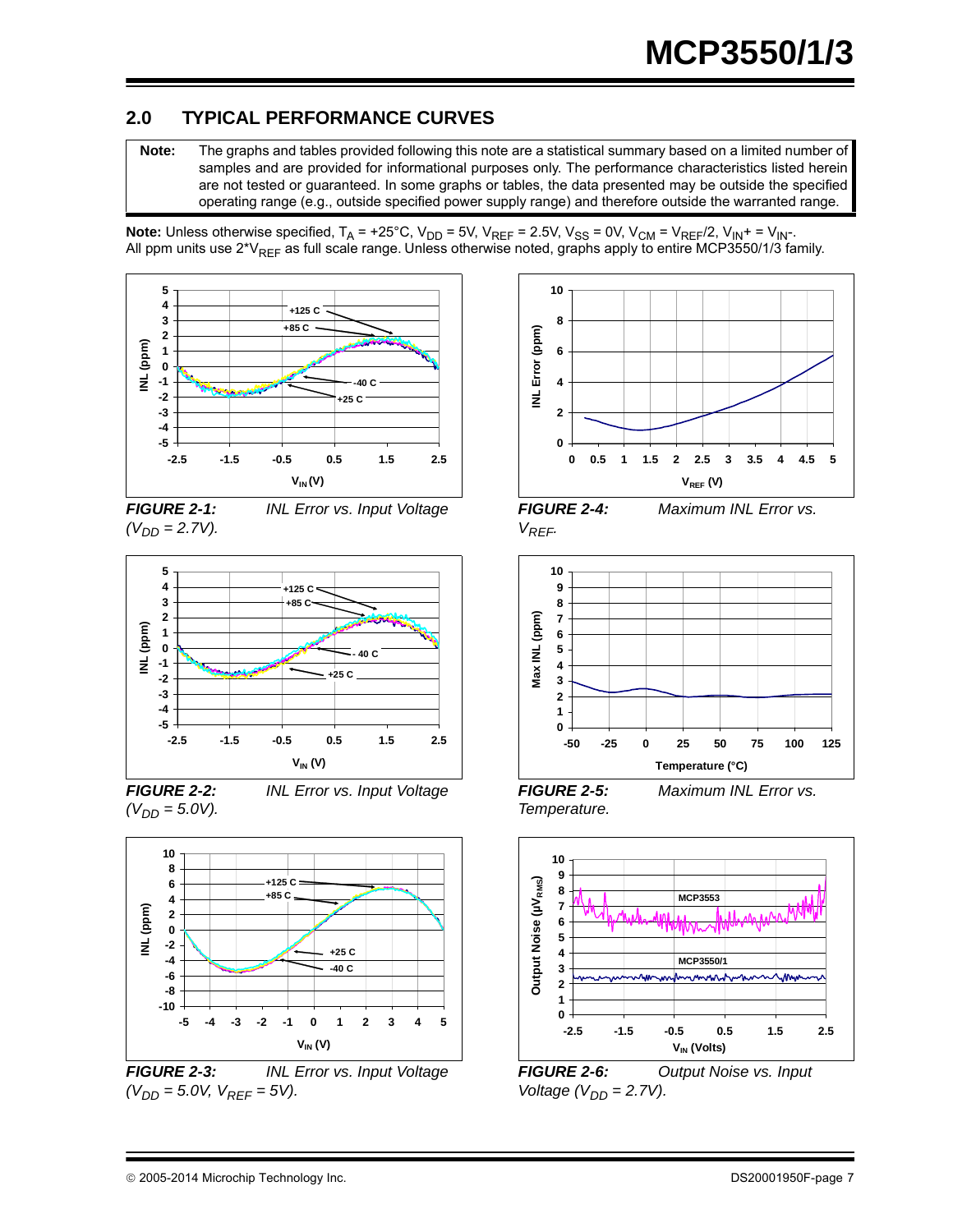**Note:** Unless otherwise specified, T<sub>A</sub> = +25°C, V<sub>DD</sub> = 5V, V<sub>REF</sub> = 2.5V, V<sub>SS</sub> = 0V, V<sub>CM</sub> = V<sub>REF</sub>/2, V<sub>IN</sub>+ = V<sub>IN</sub>-. All ppm units use 2\*V<sub>REF</sub> as full scale range. Unless otherwise noted, graphs apply to entire MCP3550/1/3 family.







u

*FIGURE 2-8: Output Noise vs. V<sub>RFF</sub>.* 





*Temperature.*





*FIGURE 2-11: Offset Error vs V<sub>DD</sub>*  $(V_{CM} = OV).$ 



*FIGURE 2-12: Offset Error vs. Temperature (* $V_{REF} = 5.0V$ *).*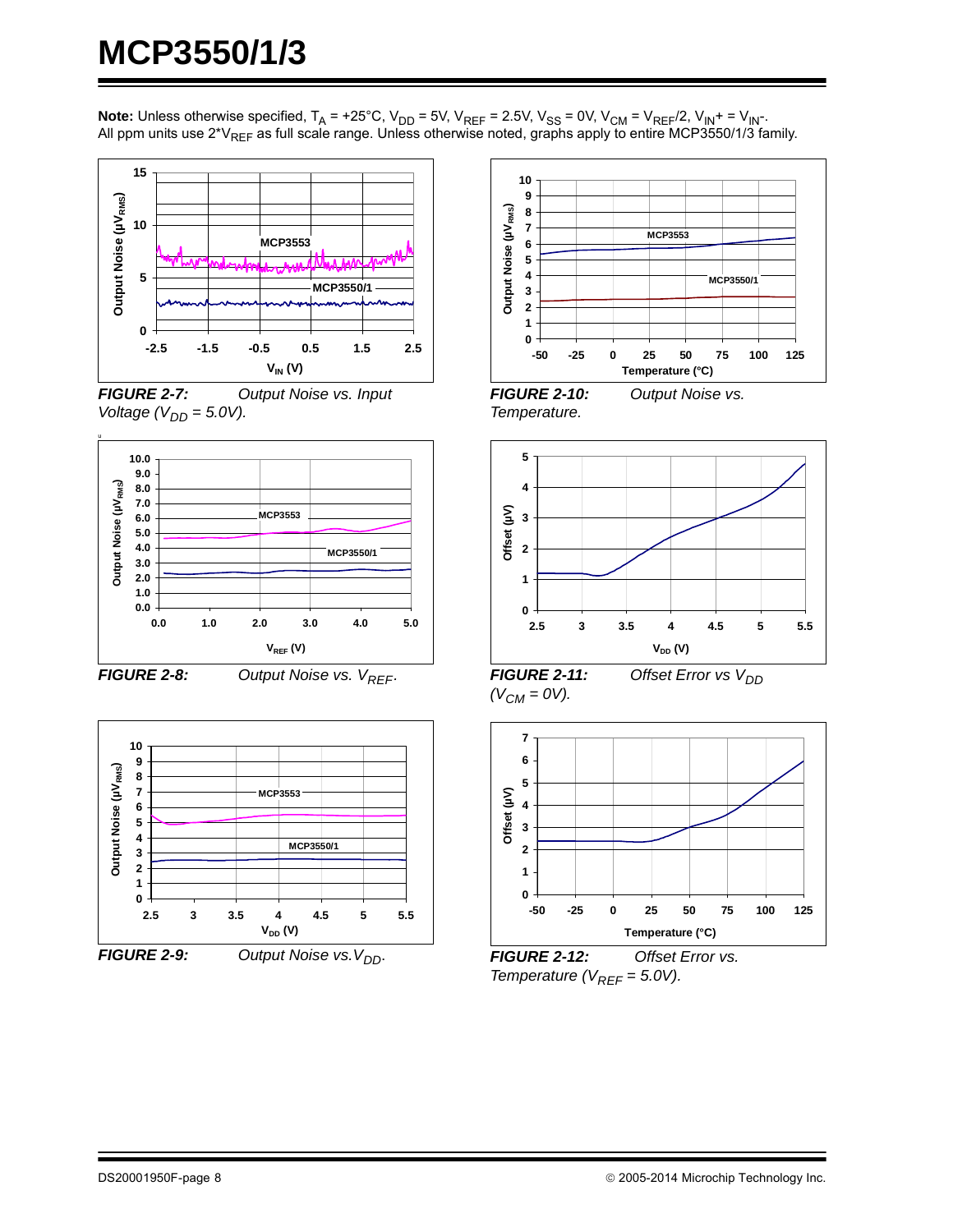**Note:** Unless otherwise specified,  $T_A$  = +25°C,  $V_{DD}$  = 5V,  $V_{REF}$  = 2.5V,  $V_{SS}$  = 0V,  $V_{CM}$  =  $V_{REF}/2$ ,  $V_{IN}$  + =  $V_{IN}$ . All ppm units are ratioed against 2\*V<sub>REF</sub> Unless otherwise noted, graphs apply to entire MCP3550/1/3 family.







*FIGURE 2-14: Full Scale Error vs. Temperature.*



*FIGURE 2-15: Full Scale Error vs. Temperature (* $V_{REF} = 5.0V$ *).* 



*Histogram.*



*FIGURE 2-17: MCP3553 Output Noise Histogram.*



*FIGURE 2-18: Total Unadjusted Error (TUE) vs. Input Voltage*  $(V_{DD} = 2.7V)$ *.*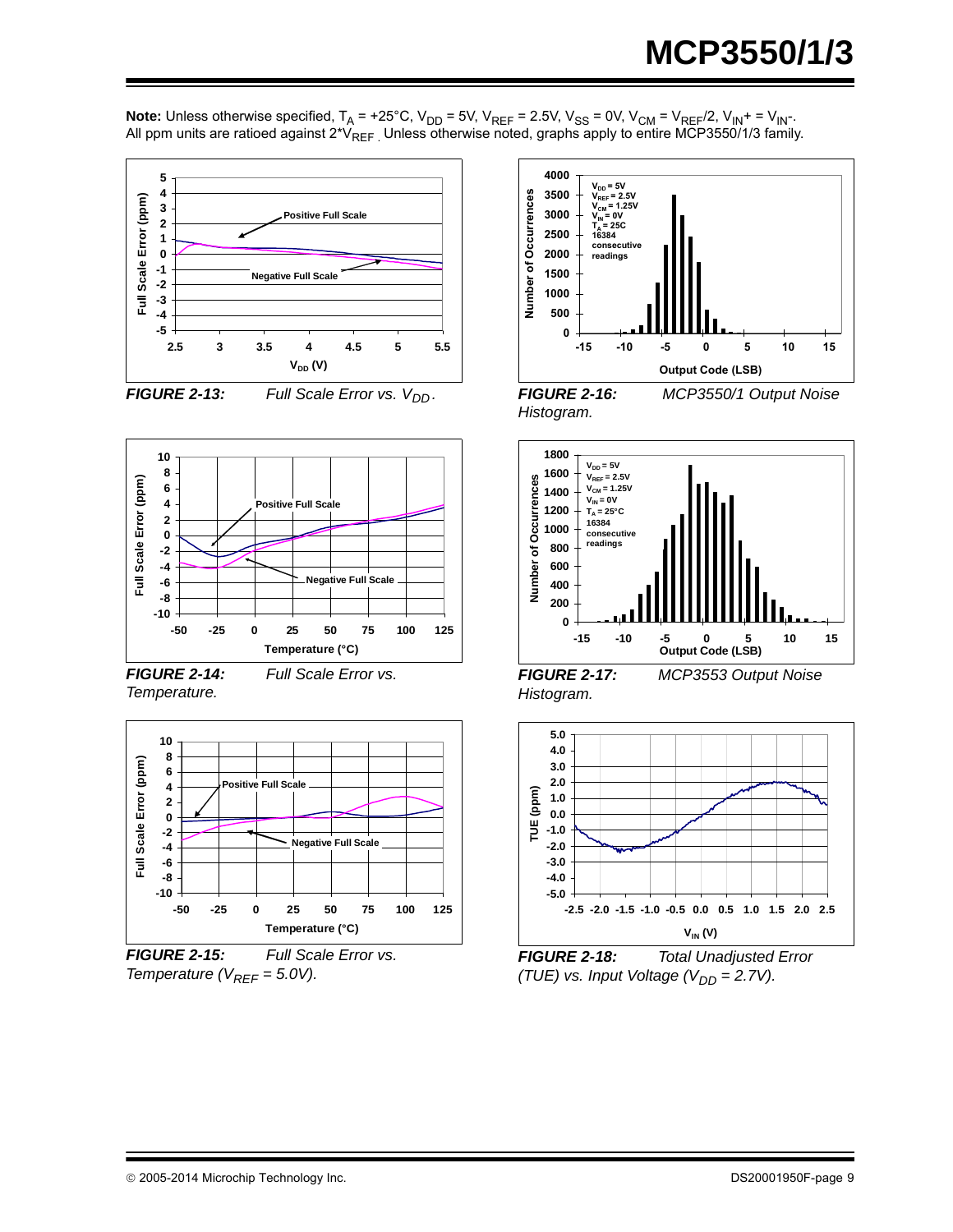**Note:** Unless otherwise specified, T<sub>A</sub> = +25°C, V<sub>DD</sub> = 5V, V<sub>REF</sub> = 2.5V, V<sub>SS</sub> = 0V, V<sub>CM</sub> = V<sub>REF</sub>/2, V<sub>IN</sub>+ = V<sub>IN</sub>-. All ppm units use 2\*V<sub>REF</sub> as full scale range. Unless otherwise noted, graphs apply to entire MCP3550/1/3 family.







*FIGURE 2-20: Total Unadjusted Error (TUE) vs. Input Voltage (V<sub>REF</sub> = 5.0V).* 



*FIGURE 2-21: Maximum TUE vs. V<sub>REF</sub>.* 









*FIGURE 2-23: Maximum TUE vs. V<sub>DD</sub>.* 



**FIGURE 2-24:** *I<sub>DDS</sub> vs. Temperature.*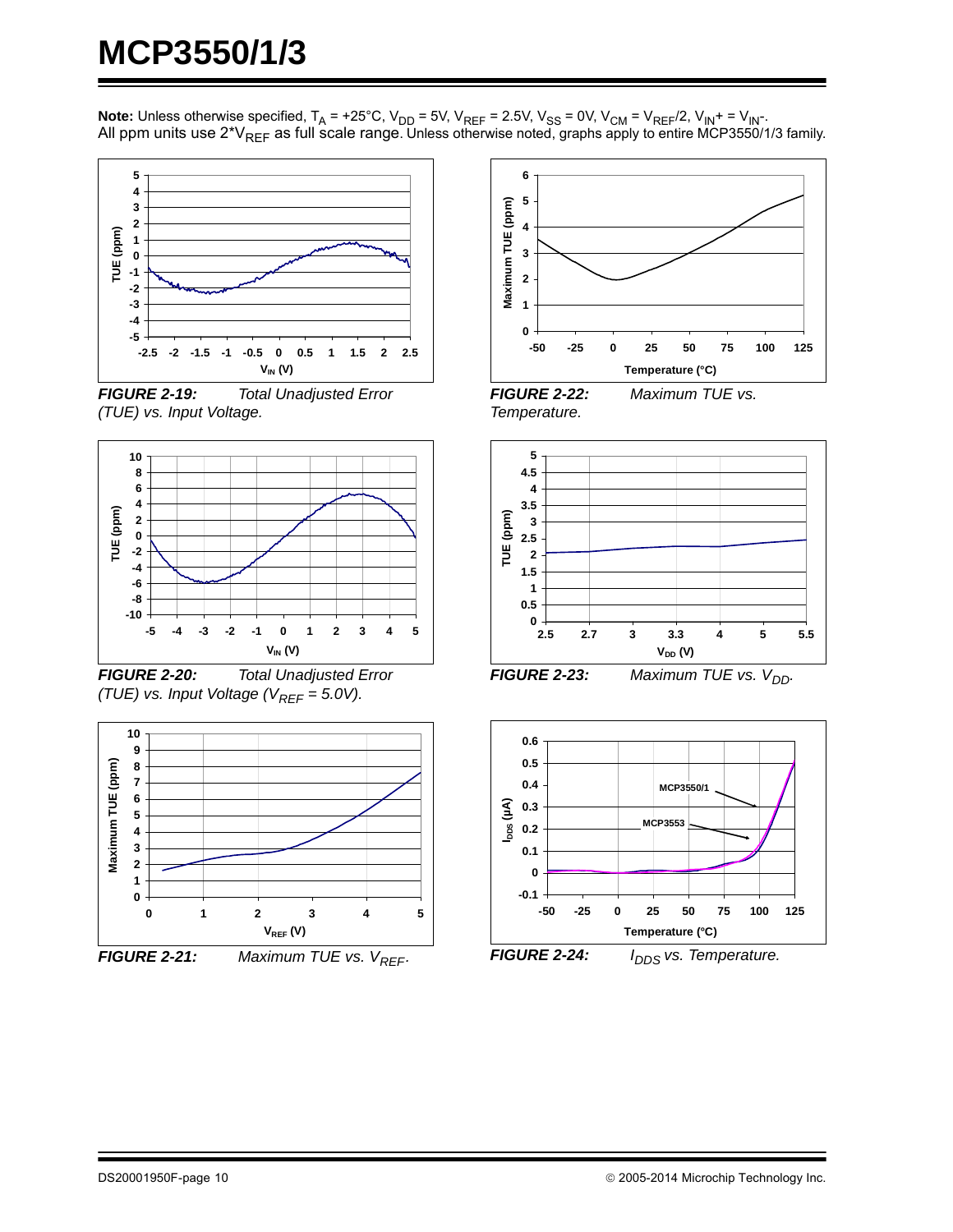

**Note:** Unless otherwise specified, T<sub>A</sub> = +25°C, V<sub>DD</sub> = 5V, V<sub>REF</sub> = 2.5V, V<sub>SS</sub> = 0V, V<sub>CM</sub> = V<sub>REF</sub>/2, V<sub>IN</sub>+ = V<sub>IN</sub>-. All ppm units use 2\*V<sub>REF</sub> as full scale range. Unless otherwise noted, graphs apply to entire MCP3550/1/3 family.

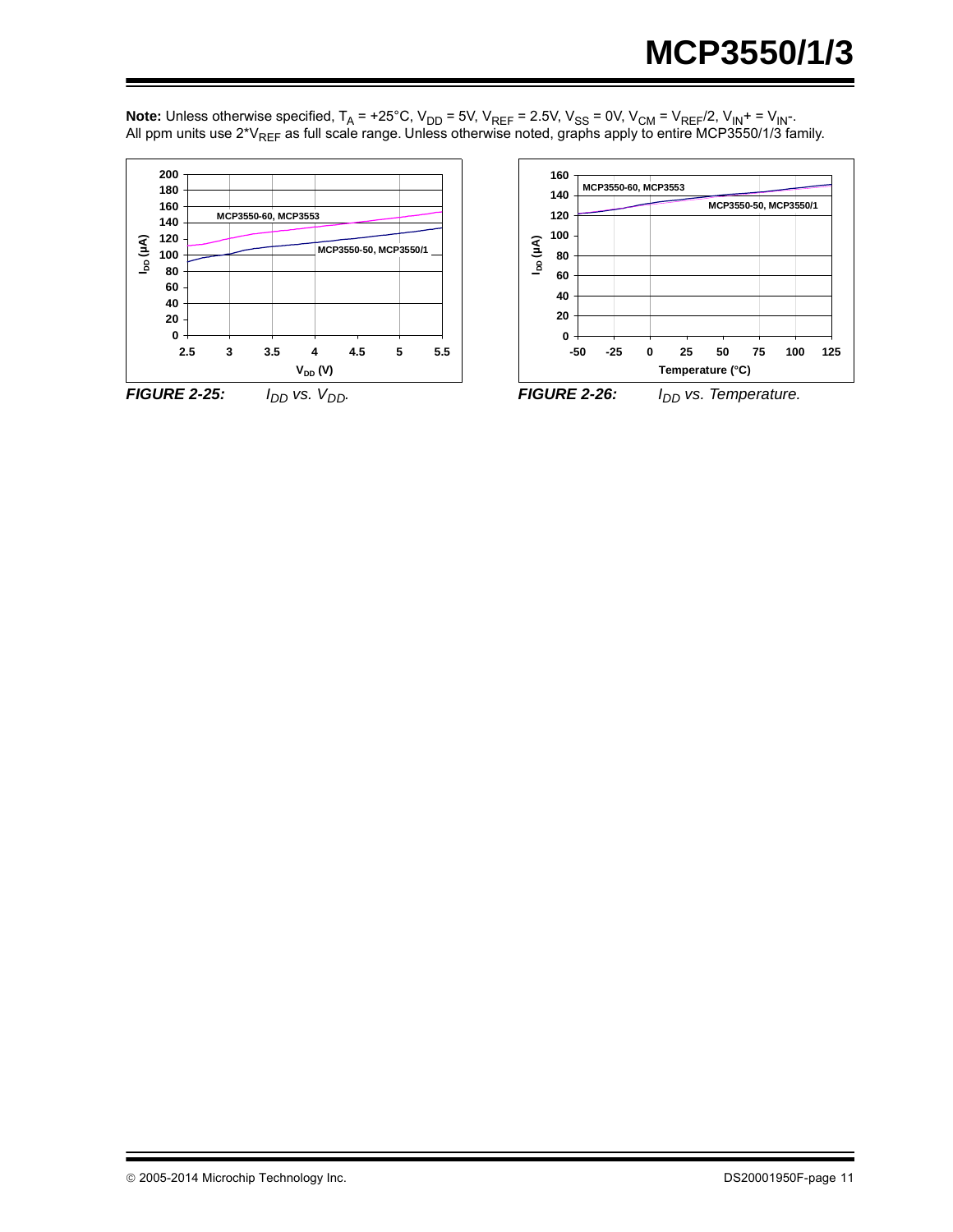**NOTES:**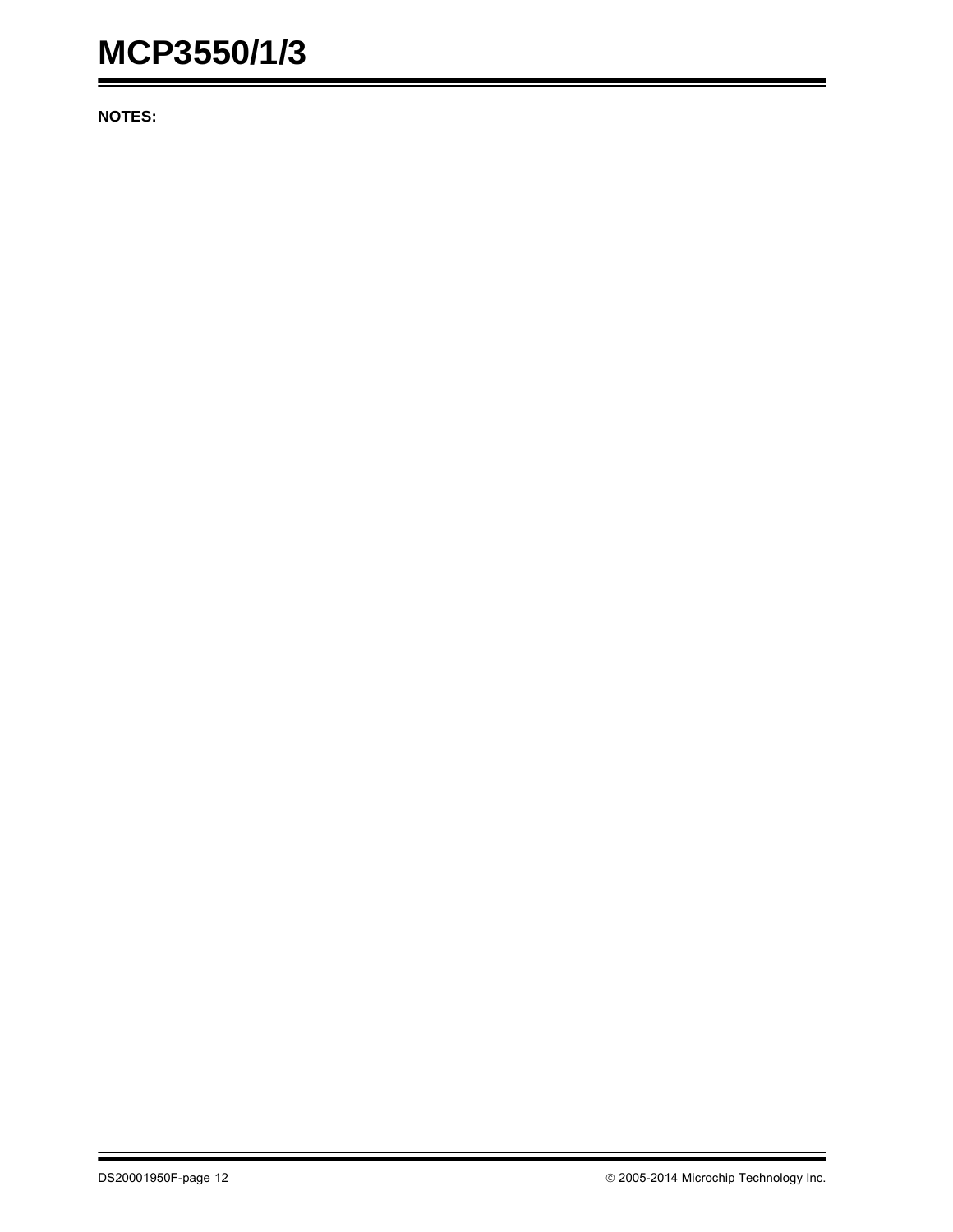## **3.0 PIN DESCRIPTIONS**

The descriptions of the pins are listed in [Table 3-1.](#page-12-0)

| MCP3550/1/3 |                             | I/O/P |                                    |  |  |  |  |  |
|-------------|-----------------------------|-------|------------------------------------|--|--|--|--|--|
| MSOP, SOIC  | Symbol                      |       | <b>Description</b>                 |  |  |  |  |  |
|             | $\mathsf{V}_{\mathsf{REF}}$ |       | Reference Voltage Analog Input pin |  |  |  |  |  |
| 2           | $V_{\text{IN}}+$            |       | Non-inverting Analog Input pin     |  |  |  |  |  |
| 3           | $V_{IN}$                    |       | Inverting Analog Input pin         |  |  |  |  |  |
| 4           | $V_{SS}$                    | P     | Ground pin                         |  |  |  |  |  |
| 5           | <b>SCK</b>                  |       | Serial Clock Digital Input pin     |  |  |  |  |  |
| 6           | SDO/RDY                     | O     | Data/Ready Digital Output pin      |  |  |  |  |  |
|             | $\overline{\text{CS}}$      |       | Chip Select Digital Input pin      |  |  |  |  |  |
| 8           | V <sub>DD</sub>             | P     | Positive Supply Voltage pin        |  |  |  |  |  |

#### <span id="page-12-0"></span>**TABLE 3-1: PIN FUNCTION TABLE**

Type Identification:  $I = Input$ ;  $O = Output$ ;  $P = Power$ 

#### **3.1** Voltage Reference (V<sub>RFF</sub>)

The MCP3550/1/3 devices accept single-ended reference voltages from  $0.1V$  to  $V_{DD}$ . Since the converter output noise is dominated by thermal noise, which is independent of the reference voltage, the output noise is not significantly improved by diminishing the reference voltage at the  $V_{RFF}$  input pin. A reduced voltage reference will significantly improve the INL performance (see [Figure 2-4](#page-6-0)); the INL max error is proportional to  $V_{REF}^2$ .

### **3.2** Analog Inputs (V<sub>IN</sub>+, V<sub>IN</sub>-)

The MCP3550/1/3 devices accept a fully differential analog input voltage to be connected on the  $V_{IN}$ + and  $V_{1N^-}$  input pins. The differential voltage that is converted is defined by  $V_{IN} = V_{IN} + - V_{IN}$ . The differential voltage range specified for ensured accuracy is from - $V_{RFF}$  to + $V_{RFF}$ . However, the converter will still output valid and usable codes with the inputs overranged by up to 12% (see **[Section 5.0](#page-20-0) ["Serial Interface"](#page-20-0)**) at room temperature. This overrange is clearly specified by two overload bits in the output code.

The absolute voltage range on these input pins extends from  $V_{SS}$  – 0.3V to  $V_{DD}$  + 0.3V. Any voltage above or below this range will create leakage currents through the Electrostatic Discharge (ESD) diodes. This current will increase exponentially, degrading the accuracy and noise performance of the device. The common mode of the analog inputs should be chosen such that both the differential analog input range and the absolute voltage range on each pin are within the specified operating range defined in **[Section 1.0 "Electrical](#page-2-5) [Characteristics"](#page-2-5)**.

## **3.3** Supply Voltage (V<sub>DD</sub>, V<sub>SS</sub>)

 $V_{DD}$  is the power supply pin for the analog and digital circuitry within the MCP3550/1/3. This pin requires an appropriate bypass capacitor of 0.1 µF. The voltage on this pin should be maintained in the 2.7V to 5.5V range for specified operation.  $V_{SS}$  is the ground pin and the current return path for both analog and digital circuitry of the MCP3550/1/3. If an analog ground plane is available, it is recommended that this device be tied to the analog ground plane of the Printed Circuit Board (PCB).

## **3.4 Serial Clock (SCK)**

SCK synchronizes data communication with the device. The device operates in both SPI mode 1,1 and SPI mode 0,0. Data is shifted out of the device on the falling edge of SCK. Data is latched in on the rising edge of SCK. During CS high times, the SCK pin can idle either high or low.

## **3.5 Data Output (SDO/RDY)**

SDO/RDY is the output data pin for the device. Once a conversion is complete, this pin will go active-low, acting as a ready flag. Subsequent falling clock edges will then place the 24-bit data word (two overflow bits and 22 bits of data, see **[Section 5.0 "Serial](#page-20-0) [Interface"](#page-20-0)**) on the SPI bus through the SDO pin. Data is clocked out on the falling edge of SCK.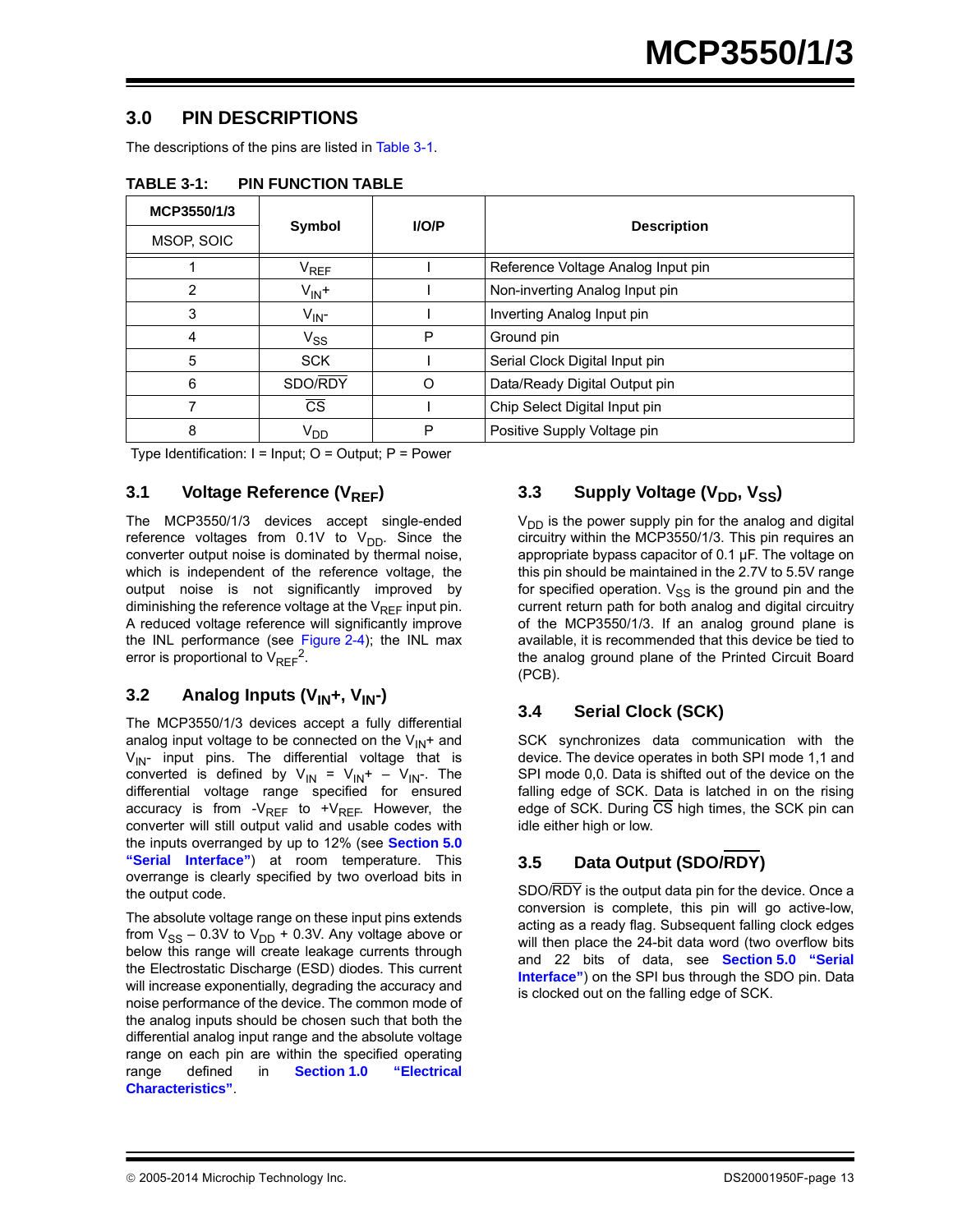### **3.6 Chip Select (CS)**

CS gates all communication to the device and can be used to select multiple devices that share the same SCK and SDO/RDY pins. This pin is also used to control the internal conversions, which begin on the falling edge of  $\overline{CS}$ . Raising  $\overline{CS}$  before the first internal conversion is complete places the device in Single Conversion mode. Leaving  $\overline{CS}$  low will place the device in Continuous Conversion mode (i.e., additional internal conversions will automatically occur).  $\overline{\text{CS}}$  may be tied permanently low for two-wire Continuous Conversion mode operation. SDO/RDY enters a highimpedance state with CS high.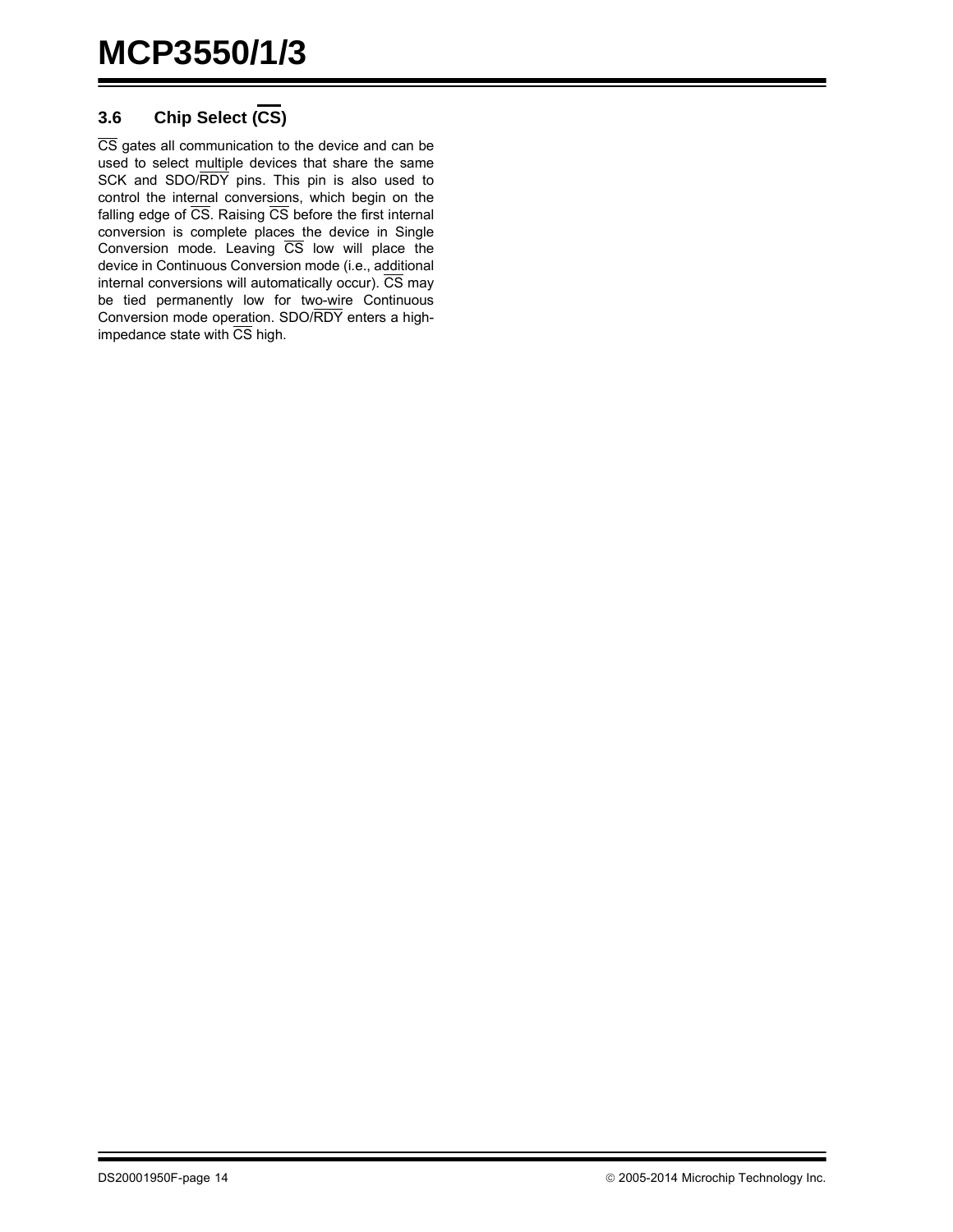## <span id="page-14-0"></span>**4.0 DEVICE OVERVIEW**

The MCP3550/1/3 devices are 22-bit delta-sigma ADCs that include fully differential analog inputs, a third-order delta-sigma modulator, a fourth-order modified SINC decimation filter, an on-chip, low-noise internal oscillator, a power supply monitoring circuit and an SPI 3-wire digital interface. These devices can be easily used to measure low-frequency, low-level signals such as those found in pressure transducers, temperature, strain gauge, industrial control or process control applications. The power supply range for this product family is 2.7V to 5.5V; the temperature range is -40°C to +125°C. The functional block diagram for the MCP3550/1/3 devices is shown in [Figure 4-1](#page-14-1).

A Power-On Reset (POR) monitoring circuit is included to ensure proper power supply voltages during the conversion process. The clock source for the part is internally generated to ±0.5% over the full-power supply voltage range and industrial temperature range. This stable clock source allows for superior conversion repeatability and minimal drift across conversions.

The MCP3550/1/3 devices employ a delta-sigma conversion technique to realize up to 22 bits of no missing code performance with 21.9 Effective Number of Bits (ENOB). These devices provide single-cycle conversions with no digital filter settling time. Every conversion includes an internal offset and gain autocalibration to reduce device error. These calibrations are transparent to the user and are done in real-time during the conversion. Therefore, these devices do not require any additional time or conversion to proceed, allowing easy usage of the devices for multiplexed applications. The MCP3550/1/3 devices incorporate a fourth-order digital decimation filter in order to allow superior averaging performance, as well as excellent line frequency rejection capabilities. The oversampling frequency also reduces any external anti-aliasing filter requirements.

The MCP3550/1/3 devices communicate with a simple 3-wire SPI interface. The interface controls the conversion start event, with an added feature of an auto-conversion at system power-up by tying the CS pin to logic-low. The device can communicate with bus speeds of up to 5 MHz, with 50 pF capacitive loading. The interface offers two conversion modes: Single Conversion mode for multiplexed applications and a Continuous Conversion mode for multiple conversions in series. Every conversion is independent of each other. That is, all internal registers are flushed between conversions. When the device is not converting, it automatically goes into Shutdown mode and, while in this mode, consumes less than 1  $\mu$ A.



<span id="page-14-1"></span>*FIGURE 4-1: MCP3550/1/3 Functional Block Diagram.*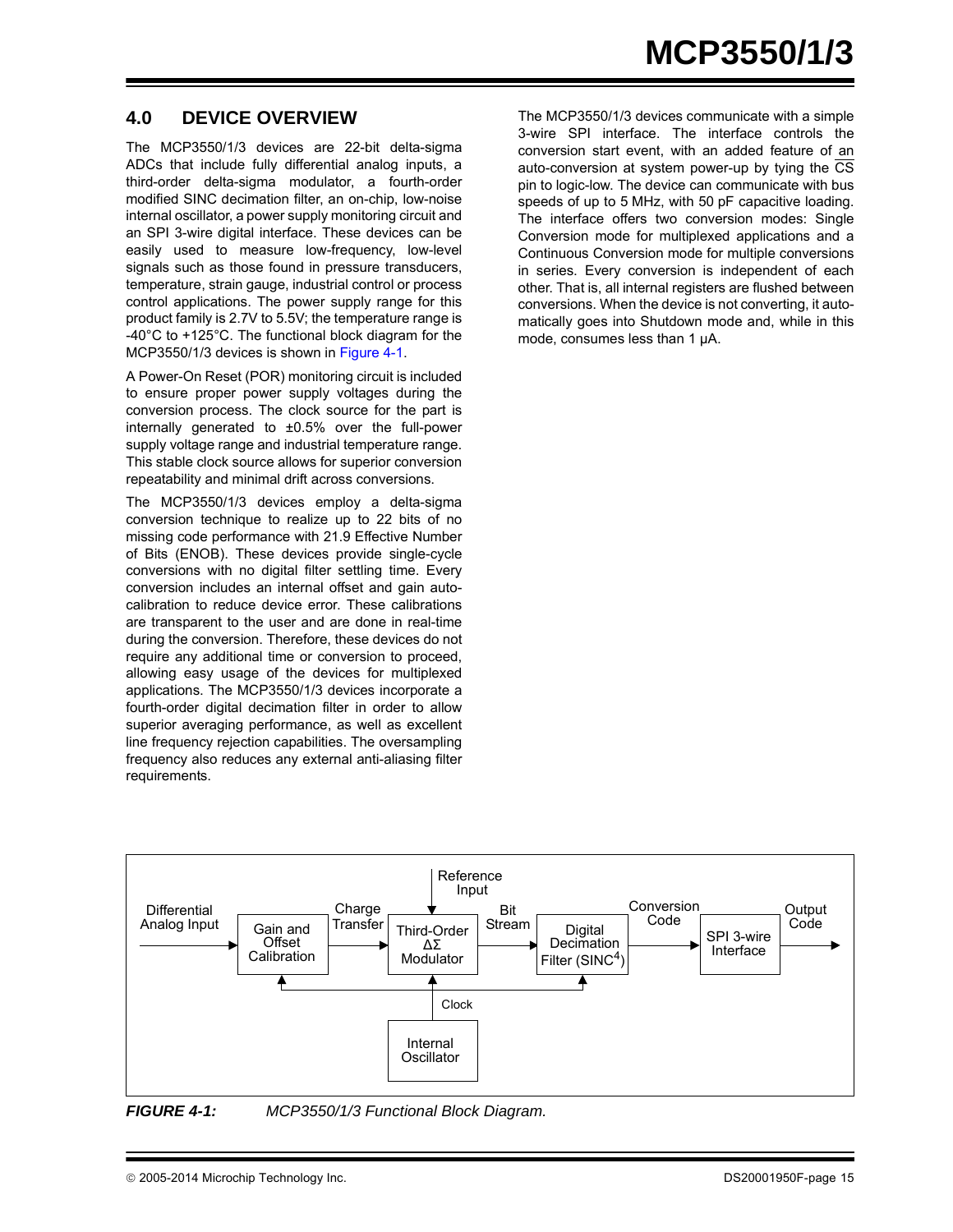#### **4.1 MCP3550/1/3 Delta-Sigma Modulator with Internal Offset and Gain Calibration**

The converter core of the MCP3550/1/3 devices is a third-order delta-sigma modulator with automatic gain and offset error calibrations. The modulator uses a 1-bit DAC structure. The delta-sigma modulator processes the sampled charges through switched capacitor structures controlled by a very low drift oscillator for reduced clock jitter.

During the conversion process, the modulator outputs a bit stream with the bit frequency equivalent to the  $f<sub>OSC</sub>/4$  (see [Table 4-1\)](#page-15-0). The high oversampling implemented in the modulator ensures very high resolution and high averaging factor to achieve lownoise specifications. The bit stream output of the modulator is then processed by the digital decimation filter in order to provide a 22-bit output code at a data rate of 12.5 Hz for the MCP3550-50, 15 Hz for the MCP3550-60, 13.75 Hz for the MCP3551 and 60 Hz for the MCP3553. Since the oversampling ratio is lower with the MCP3553 device, a much higher output data rate is achieved while still achieving 20 bits No Missing Codes (NMC) and 20.6 ENOB.

A self-calibration of offset and gain occurs at the onset of every conversion. The conversion data available at the output of the device is always calibrated for offset and gain through this process. This offset and gain auto-calibration is performed internally and has no impact on the speed of the converter since the offset and gain errors are calibrated in real-time during the conversion. The real-time offset and gain calibration schemes do not affect the conversion process.

#### **4.2 Digital Filter**

The MCP3550/1/3 devices include a digital decimation filter, which is a fourth-order modified SINC filter. This filter averages the incoming bit stream from the modulator and outputs a 22-bit conversion word in binary two's complement. When all bits have been processed by the filter, the output code is ready for SPI communication, the RDY flag is set on the SDO/RDY pin and all the internal registers are reset in order to process the next conversion.

Like the commonly used SINC filter, the modified SINC filter in the MCP3550/1/3 family has the main notch frequency located at  $f_S/(OSR^*L)$ , where  $f_S$  is the bit stream sample frequency. OSR is the Oversampling Ratio and L is the order of the filter.

The MCP3550-50 device has the main filter notch located at 50 Hz. For the MCP3550-60 device, the notch is located at 60 Hz. The MCP3551 device has its notch located at 55 Hz, and for the MCP3553 device, the main notch is located at 240 Hz, with an OSR of 128. (see [Table 4-1](#page-15-0) for rejection performance).

The digital decimation SINC filter has been modified in order to offer staggered zeros in its transfer function. This modification is intended to widen the main notch in order to be less sensitive to oscillator deviation or linefrequency drift. The MCP3551 filter has staggered zeros spread in order to reject both 50 Hz and 60 Hz line frequencies simultaneously (see [Figure 4-2](#page-16-0)).

| <b>Device</b> | <b>Output Data</b><br>Rate (t <sub>CONV</sub> )<br>(Note) | Output<br><b>Noise</b><br>(µV <sub>RMS</sub> ) | Primary<br><b>Notch</b><br>(Hz) | <b>Sample</b><br><b>Frequency</b><br>(f <sub>S</sub> ) | <b>Internal</b><br><b>Clock</b><br><sup>t</sup> osc | 50/60 Hz Rejection                                                             |
|---------------|-----------------------------------------------------------|------------------------------------------------|---------------------------------|--------------------------------------------------------|-----------------------------------------------------|--------------------------------------------------------------------------------|
| MCP3550-50    | 80.00 ms                                                  | 2.5                                            | 50                              | 25600 Hz                                               | 102.4 kHz                                           | $-120$ dB min. at<br>50 Hz                                                     |
| MCP3550-60    | 66.67 ms                                                  | 2.5                                            | 60                              | 30720 Hz                                               | 122.88 kHz                                          | $-120$ dB min. at<br>60 Hz                                                     |
| MCP3551       | 72.73 ms                                                  | 2.5                                            | 55                              | 28160 Hz                                               | 112.64 kHz                                          | -82 dB min. from<br>48 Hz to 63 Hz. -<br>82 dB at 50 Hz and<br>-88 dB at 60 Hz |
| MCP3553       | 16.67 ms                                                  | 6                                              | 240                             | 30720 Hz                                               | 122.88 kHz                                          | Not Applicable                                                                 |

<span id="page-15-0"></span>

| <b>TABLE 4-1:</b> | DATA RATE, OUTPUT NOISE AND DIGITAL FILTER SPECIFICATIONS BY DEVICE |
|-------------------|---------------------------------------------------------------------|
|                   |                                                                     |

<span id="page-15-1"></span>Note: For the first conversion after exiting Shutdown, t<sub>CONV</sub> must include an additional 144 f<sub>OSC</sub> periods before the conversion is complete and the RDY (Ready) flag appears on SDO/RDY.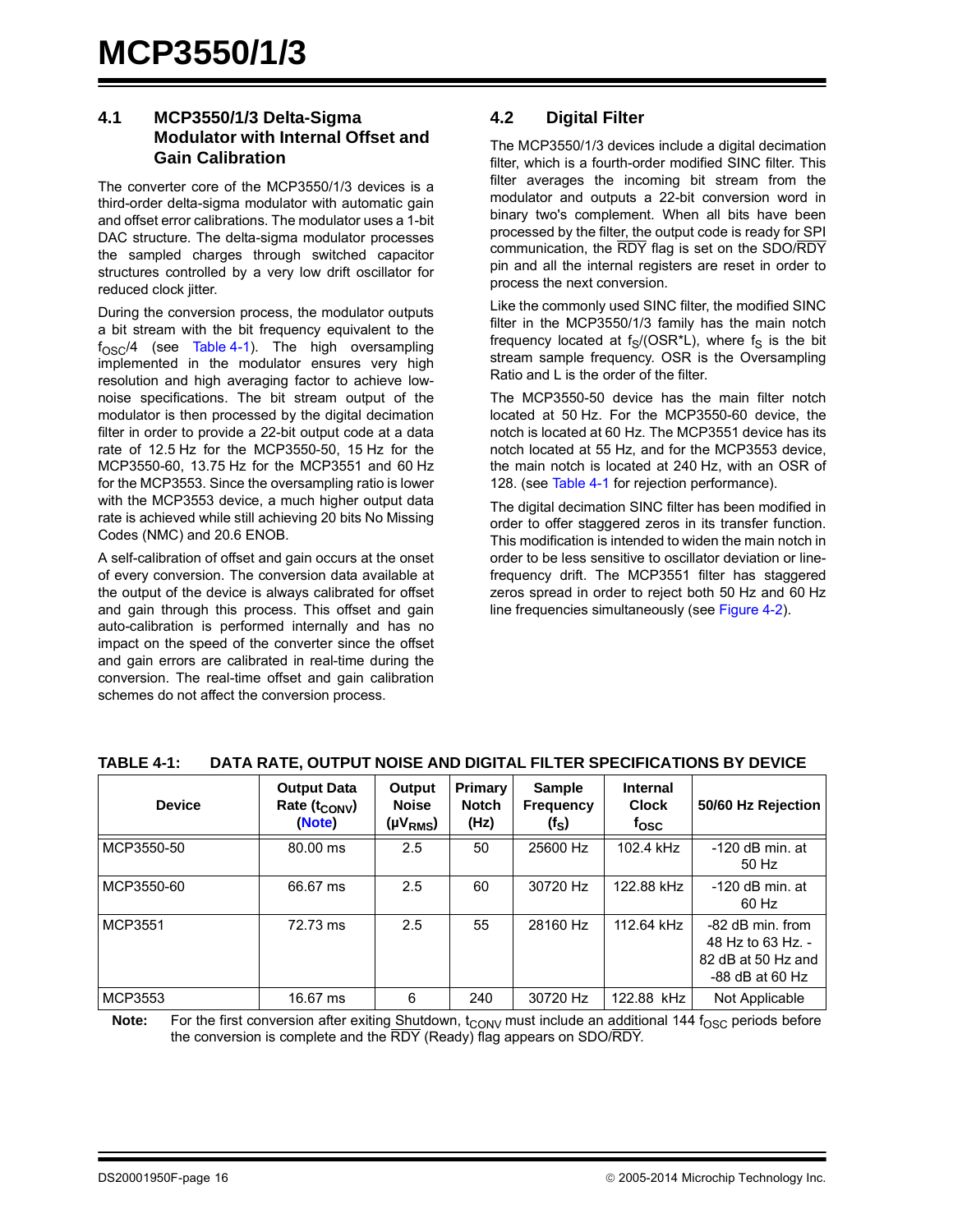

<span id="page-16-0"></span>*FIGURE 4-2: SINC Filter Response, MCP3550-50 Device.*



*FIGURE 4-3: SINC Filter Response, MCP3550-60 Device.*



*FIGURE 4-4: SINC Filter Response, MCP3551 Device, Simultaneous 50/60 Hz Rejection.*



*FIGURE 4-5: SINC Filter Response at Integer Multiples of the Sampling Frequency (f<sub>s</sub>).* 

#### **4.3 Internal Oscillator**

The MCP3550/1/3 devices include a highly stable and accurate internal oscillator that provides clock signals to the delta-sigma ADC with minimum jitter. The oscillator is a specialized structure with a low temperature coefficient across the full range of specified operation. See [Table 4-1](#page-15-0) for oscillator frequencies.

The conversion time is an integer multiple of the internal clock period and, therefore, has the same accuracy as the internal clock frequency. The internal oscillator frequency is 102.4 kHz ±1% for the MCP3550-50, 112.64 kHz ±1% for the MCP3551, and 122.88 kHz ±1% for the MCP3550-60 and MCP3553 devices, across the full power supply voltage and specified temperature ranges.

The notch of the digital filter is proportional to the internal oscillator frequency, with the exact notch frequency equivalent to the oscillator accuracy (< 1% deviation). This high accuracy, combined with wide notches, will ensure that the MCP3551 will have simultaneous 50 Hz and 60 Hz line frequency rejection and the MCP3550-50 or MCP3550-60 devices will have greater than 120 dB rejection (at either 50 or 60 Hz) by the digital filtering, even when jitter is present.

The internal oscillator is held in the reset condition when the part is in Shutdown mode to ensure very low power consumption (< 1 µA in Shutdown mode). The internal oscillator is independent of all serial digital interface edges (i.e., state machine processing the digital SPI interface is asynchronous with respect to the internal clock edges).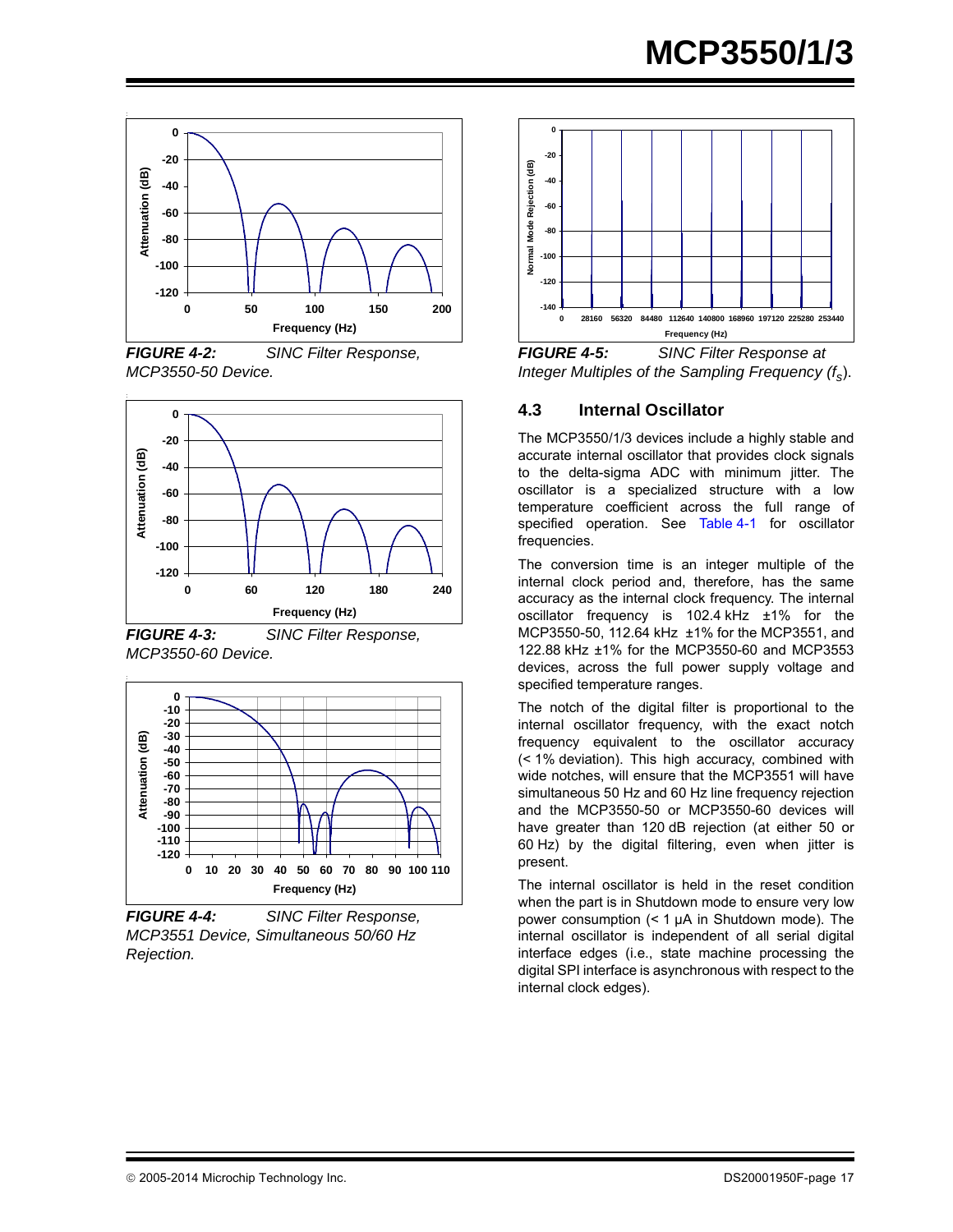#### **4.4 Differential Analog Inputs**

The MCP3550/1/3 devices accept a fully differential analog input voltage to be connected to the  $V_{1N+}$  and  $V_{\text{IN}}$  input pins. The differential voltage that is converted is defined by  $V_{IN} = V_{IN} + -V_{IN}$ . The differential voltage range specified for ensured accuracy is from  $-V_{RFF}$  to  $+V_{REF}$ 

The converter will output valid and usable codes from -112% to 112% of output range (see **[Section 5.0](#page-20-0) ["Serial Interface"](#page-20-0)**) at room temperature. The ±12% overrange is clearly specified by two overload bits in the output code: OVH and OVL. This feature allows for system calibration of a positive gain error.

The absolute voltage range on these input pins extends from  $V_{SS}$  - 0.3V to  $V_{DD}$  + 0.3V. If the input voltages are above or below this range, the leakage currents of the ESD diodes will increase exponentially, degrading the accuracy and noise performance of the converter. The common mode of the analog inputs should be chosen such that both the differential analog input range and absolute voltage range on each pin are within the specified operating range defined in **[Section 1.0](#page-2-5) ["Electrical Characteristics"](#page-2-5)**.

Both the analog differential inputs and the reference input have switched-capacitor input structures. The input capacitors are charged and discharged alternatively with the input and the reference in order to process a conversion. The charge and discharge of the input capacitors create dynamic input currents at the  $V_{IN}$ + and  $V_{IN}$ - input pins inversely proportional to the sampling capacitor. This current is a function of the differential input voltages and their respective common modes. The typical value of the differential input impedance is 2.4 MΩ, with  $V_{CM}$  = 2.5V,  $V_{DD}$  =  $V_{REF}$  = 5V. The DC leakage current caused by the ESD input diodes, even though on the order of 1 nA, can cause additional offset errors proportional to the source resistance at the  $V_{IN}$ + and  $V_{IN}$ - input pins.

From a transient response standpoint and as a firstorder approximation, these input structures form a simple RC filtering circuit with the source impedance in series with the  $R_{ON}$  (switched resistance when closed) of the input switch and the sampling capacitor. In order to ensure the accuracy of the sampled charge, proper settling time of the input circuit has to be considered. Slow settling of the input circuit will create additional gain error. As a rule of thumb, in order to obtain 1 ppm absolute measurement accuracy, the sampling period must be 14 times greater than the input circuit RC time constant.

#### **4.5 Voltage Reference Input Pin**

The MCP3550/1/3 devices accept a single-ended external reference voltage, to be connected on the V<sub>REF</sub> input pin. Internally, the reference voltage for the ADC is a differential voltage with the non-inverting input connected to the  $V_{RFF}$  pin and the inverting input connected to the  $V_{SS}$  pin. The value of the reference voltage is  $V_{REF}$  -  $V_{SS}$  and the common mode of the reference is always ( $V_{RFF}$  -  $V_{SS}$ )/2.

The MCP3550/1/3 devices accept a single-ended reference voltage from  $0.1V$  to  $V_{DD}$ . The converter output noise is dominated by thermal noise that is independent of the reference voltage. Therefore, the output noise is not significantly improved by lowering the reference voltage at the  $V_{REF}$  input pin. However, a reduced reference voltage will significantly improve the INL performance since the INL max error is proportional to  $V_{REF}^2$  (see [Figure 2-4\)](#page-6-0).

The charge and discharge of the input capacitor create dynamic input currents at the  $V_{RFF}$  input pin inversely proportional to the sampling capacitor, which is a function of the input reference voltage. The typical value of the single-ended input impedance is 2.4 MΩ, with  $V_{DD}$  =  $V_{REF}$  = 5V. The DC leakage current caused by the ESD input diodes, though on the order of 1 nA typically, can cause additional gain error proportional to the source resistance at the  $V_{REF}$  pin.

#### **4.6 Power-On Reset (POR)**

The MCP3550/1/3 devices contain an internal Power-On Reset (POR) circuit that monitors power supply voltage  $V_{DD}$  during operation. This circuit ensures correct device start-up at system power-up and powerdown events. The POR has built-in hysteresis and a timer to give a high degree of immunity to potential ripple and noise on the power supplies, as well as to allow proper settling of the power supply during powerup. A 0.1 µF decoupling capacitor should be mounted as close as possible to the  $V_{DD}$  pin, providing additional transient immunity.

The threshold voltage is set at 2.2V, with a tolerance of approximately ±5%. If the supply voltage falls below this threshold, the MCP3550/1/3 devices will be held in a reset condition or in Shutdown mode. When the part is in Shutdown mode, the power consumption is less than 1 µA. The typical hysteresis value is around 200 mV in order to prevent reset during brown-out or other glitches on the power supply.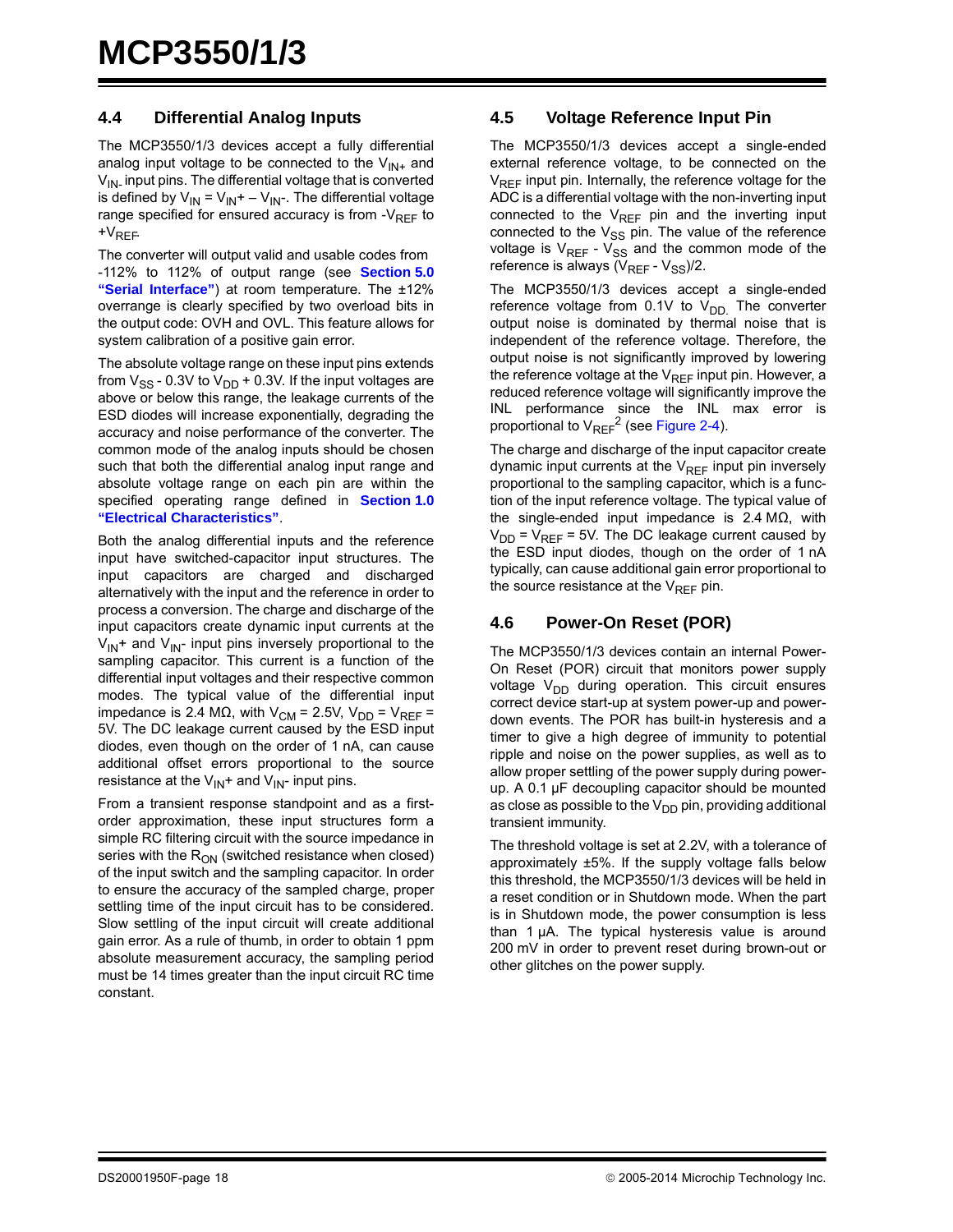Once a power-up event has occurred, the device must require additional time before a conversion can take place. During this time, all internal analog circuitry must settle before the first conversion can occur. An internal timer counts 32 internal clock periods before the internal oscillator can provide clock to the conversion process. This allows all internal analog circuitry to settle to their proper operating point. This timing is typically less than 300 µs, which is negligible compared to one conversion time (e.g. 72.7 ms for the MCP3551). [Figure 4-6](#page-18-0) illustrates the conditions for a power-up and power-down event under typical start-up conditions.



<span id="page-18-0"></span>*FIGURE 4-6: Power-On Reset Operation.*

#### **4.7 Shutdown Mode**

When not internally converting, the two modes of operation for the MCP3550/1/3 devices are the Shutdown and Sleep modes. During Shutdown mode, all internal analog circuitry, including the POR, is turned off and the device consumes less than 1 µA. When exiting Shutdown mode, the device must require additional time before a conversion can take place. During this time, all internal analog circuitry must settle before the first conversion can occur. An internal timer counts 32 internal clock periods before the internal oscillator can provide clock to the conversion process. This allows all internal analog circuitry to settle to their proper operating point. This timing is typically less than 300 µs, which is negligible compared to one conversion time (72.7 ms for MCP3551).

#### **4.8 Sleep Mode**

During Sleep mode, the device is not converting and is awaiting data retrieval; the internal analog circuitry is still running and the device typically consumes 10 µA. In order to restart a conversion while in Sleep mode, toggling  $\overline{CS}$  to a logic-high (placing the part in Shutdown mode) and then back to a logic-low will restart the conversion. Sleep can only be entered in Single Conversion mode. Once a conversion is complete in Single Conversion mode, the device automatically enters Sleep mode.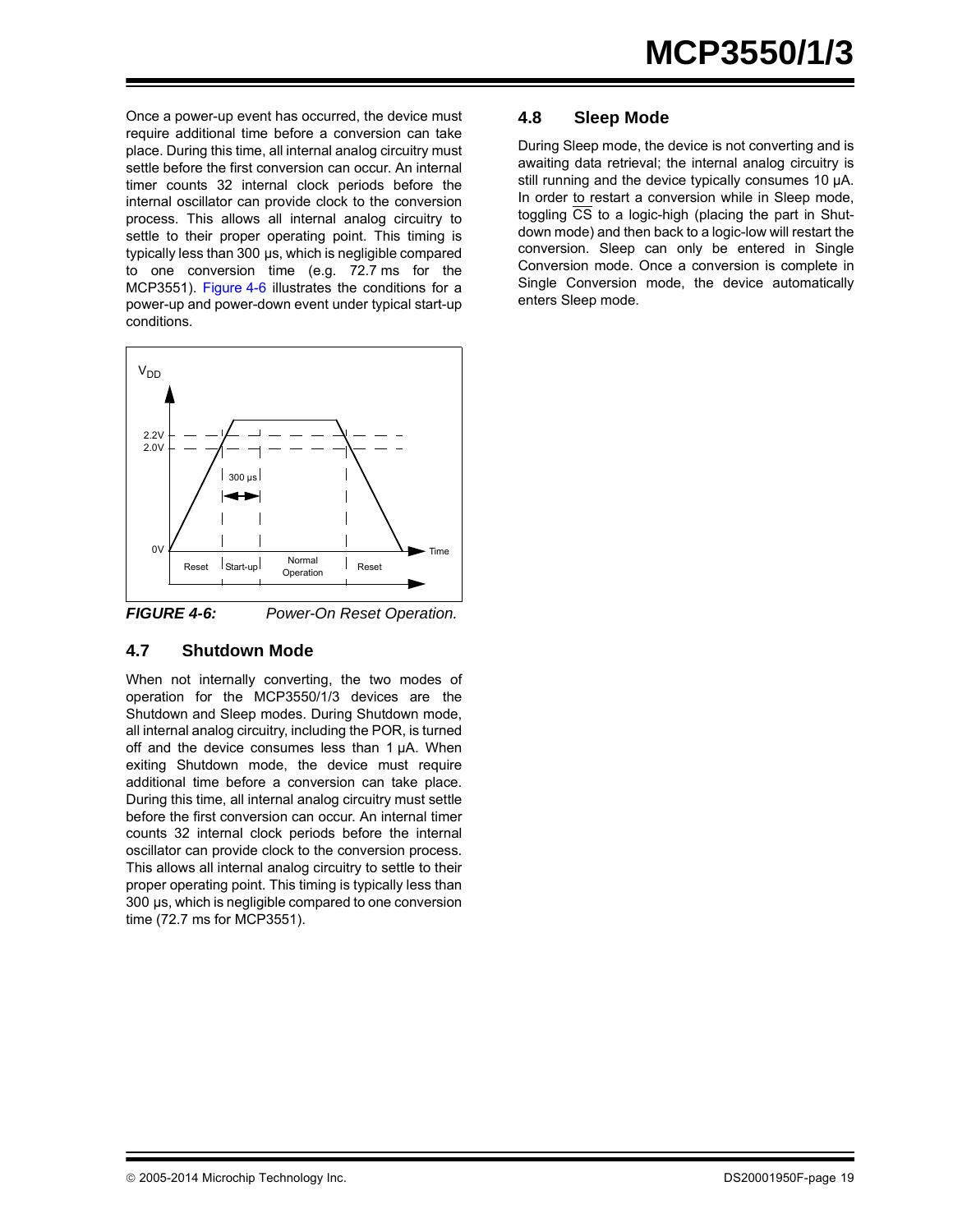**NOTES:**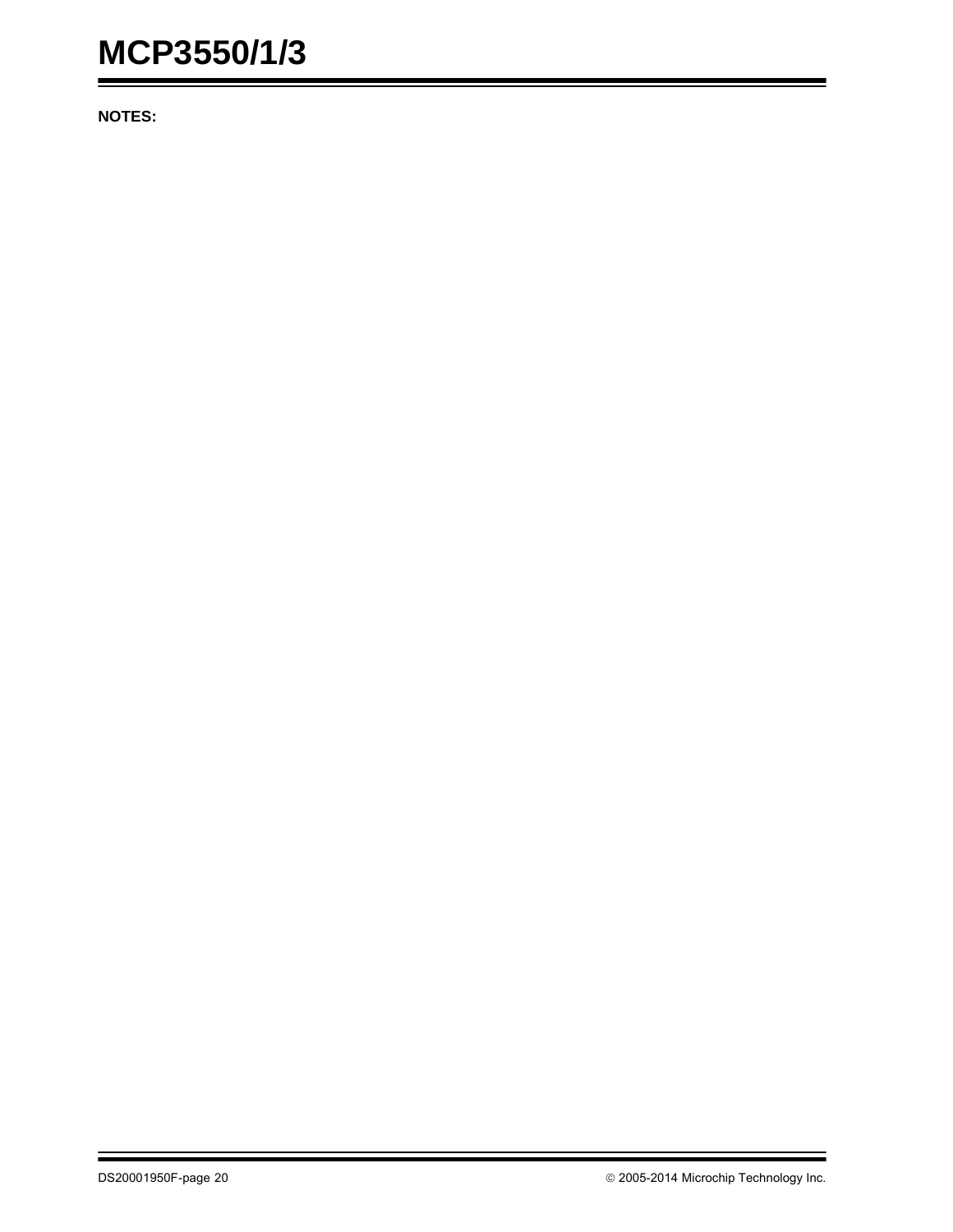## <span id="page-20-0"></span>**5.0 SERIAL INTERFACE**

#### **5.1 Overview**

Serial communication between the microcontroller and the MCP3550/1/3 devices is achieved using CS, SCK and SDO/RDY. There are two modes of operation: Single Conversion and Continuous Conversion. CS controls the conversion start. There are 24 bits in the data word: 22 bits of conversion data and two overflow bits. The conversion process takes place via the internal oscillator and the status of this conversion must be detected. The typical method of communication is shown in [Figure 5-1.](#page-20-1) The status of the internal conversion is the SDO/RDY pin and is available with  $\overline{\text{CS}}$  low. A High state on SDO/RDY means the device is busy converting, while a Low state means the conversion is finished and data is ready for transfer using SCK. SDO/RDY remains in a high-impedance state when  $\overline{CS}$  is held high.  $\overline{CS}$  must be low when clocking out the data using SCK and SDO/RDY.

Bit 22 is Overflow High (OVH) when  $V_{IN}$  >  $V_{REF}$  – 1 LSB, OVH toggles to logic '1', detecting an overflow high in the analog input voltage.

Bit 23 is Overflow Low (OVL) when  $V_{IN} < -V_{REF}$ , OVL toggles to logic '1', detecting an overflow low in the analog input voltage. The state OVH =  $OVL = '1'$  is not defined and should be considered as an interrupt for the SPI interface meaning erroneous communication.

Bit 21 to bit 0 represents the output code in 22-bit binary two's complement. Bit 21 is the sign bit and is logic '0' when the differential analog input is positive and logic '1' when the differential analog input is negative. From Bit 20 to bit 0, the output code is given MSb first (MSb is bit 20 and LSB is Bit 0). When the analog input value is comprised between - $V_{RFF}$  and  $V_{REF}$  – 1 LSB, the two overflow bits are set to logic '0'. The relationship between input voltage and output code is shown in [Figure 5-1.](#page-20-1)

The delta-sigma modulator saturation point for the differential analog input is located at around ±112% of  $V_{\text{DEF}}$  (at room temperature), meaning that the modulator will still give accurate output codes with an overrange of 12% below or above the reference voltage. Unlike the usual 22-bit device, the 22-bit output code will not lock at 0x1FFFFF for positive sign inputs or 0x200000 for negative sign inputs in order to take advantage of the overrange capabilities of the device. This can be practical for closed-loop operations, for instance. In case of an overflow, the output code becomes a 23-bit two's complement output code, where the sign bit will be the OVL bit. If an overflow high or low is detected, OVL (bit 23) becomes the sign bit (instead of bit 21), the MSb is then bit 21 and the converter can be used as a 23-bit two's complement code converter, with output code from bits B21 to B0, and OVL as the sign bit. [Figure 5-1](#page-20-1) summarizes the output coding data format with or without overflow high and low.

| Analog Input<br>Voltage                                            | OVL          | OVH         |              | <b>Digital Output Code</b> |              |                                         |             |              |             |              |          |             |   |               |             | Decimal<br>Code | Hexa        |                |                   |              |             |          |              |              |            |               |
|--------------------------------------------------------------------|--------------|-------------|--------------|----------------------------|--------------|-----------------------------------------|-------------|--------------|-------------|--------------|----------|-------------|---|---------------|-------------|-----------------|-------------|----------------|-------------------|--------------|-------------|----------|--------------|--------------|------------|---------------|
|                                                                    | <b>B23</b>   | <b>B22</b>  | <b>B21</b>   |                            |              | B20 B19 B18 B17 B16 B15 B14 B13 B12 B11 |             |              |             |              |          |             |   | <b>B10 B9</b> |             | B8              | <b>B7</b>   | B <sub>6</sub> | B5 B4 B3 B2 B1 B0 |              |             |          |              |              |            | B[23:0]       |
| Vref +1 LSB                                                        | $\mathbf{0}$ | 1           |              | $\mathbf 0$                | $\Omega$     | $\Omega$                                | 0           | $\Omega$     | 0           | o            | $\Omega$ | $\mathbf 0$ | 0 | $\Omega$      | $\Omega$    | $\Omega$        | $\Omega$    | $\Omega$       | o                 | $\Omega$     | $\Omega$    | $\Omega$ | $\Omega$     |              | 2097153    | 600001        |
| Vref                                                               | $\mathbf{0}$ | 1           |              | 0                          | $\mathbf{0}$ | $\Omega$                                | $\Omega$    | $\mathbf{0}$ | $\mathbf 0$ | 0            | $\Omega$ | $\Omega$    | 0 | $\Omega$      | $\mathbf 0$ | $\mathbf{0}$    | $\Omega$    | $\Omega$       | 0                 | $\mathbf{0}$ | $\mathbf 0$ | $\Omega$ | $\mathbf 0$  | $\bullet$    | 2097152    | 600000        |
| Vref - 1 LSB                                                       | 0            | 0           | 0            | 1                          |              | 1                                       | 1           | 1            |             |              |          | 1           |   |               |             |                 |             | 1              | 1                 |              | 1           |          | $\mathbf{1}$ | 1            | 2097151    | 1FFFFF        |
| 2 LSB                                                              | 0            | 0           | 0            | $\mathbf 0$                | 0            | 0                                       | 0           | 0            | 0           | 0            | 0        | 0           | 0 | 0             | 0           | 0               | 0           | 0              | 0                 | 0            | 0           | 0        | 1            | 0            | 2          | 000002        |
| 1 LSB                                                              | 0            | $\mathbf 0$ | 0            | $\mathbf 0$                | 0            | 0                                       | $\Omega$    | 0            | 0           | $\mathbf 0$  | 0        | $\mathbf 0$ | 0 | 0             | 0           | 0               | $\mathbf 0$ | $\mathbf 0$    | 0                 | 0            | $\Omega$    | 0        | 0            | 1            |            | 000001        |
| 0                                                                  | 0            | 0           | 0            | 0                          | 0            | 0                                       | $\mathbf 0$ | 0            | 0           | 0            | 0        | 0           | 0 | 0             | 0           | 0               | $\Omega$    | 0              | 0                 | 0            | 0           | 0        | 0            | $\Omega$     | 0          | 000000        |
| $-1$ LSB                                                           | $\Omega$     | 0           | $\mathbf{1}$ | 1                          |              | 1                                       | 1           | 1            | 1           | $\mathbf{I}$ | 1        | 1           | 1 | 1             | 1           | 1               | 1           | 1              | 1                 | 1            | 1           |          | 1            | $\mathbf{1}$ | $-1$       | 3FFFFF        |
| $-2$ LSB                                                           | 0            | 0           | $\mathbf{1}$ | 1                          |              | 1                                       | 1           | 1            | 1           | $\mathbf{1}$ | 1        | 1           | 1 | 1             | 1           | 1               | 1           | 1              | 1                 | 1            | 1           | 1        | 1            | 0            | $-2$       | <b>3FFFFE</b> |
| -Vref                                                              | 0            | 0           | $\mathbf{1}$ | 0                          | 0            | 0                                       | 0           | 0            | 0           | 0            | 0        | $\mathbf 0$ | 0 | 0             | 0           | 0               | 0           | 0              | 0                 | 0            | 0           | 0        | 0            | 0            | -2097152   | 200000        |
| -Vref-1LSB                                                         |              | 0           | $\mathbf 0$  | 4                          |              |                                         |             |              |             |              |          | 1           |   |               |             |                 |             |                |                   |              |             |          |              |              | $-2097153$ | 9FFFFF        |
| -Vref-2LSB                                                         |              | 0           | $\Omega$     |                            |              |                                         |             |              |             |              |          |             |   |               |             |                 |             |                |                   |              |             |          |              | $\Omega$     | $-2097154$ | 9FFFFE        |
|                                                                    |              |             |              |                            |              |                                         |             |              |             |              |          |             |   |               |             |                 |             |                |                   |              |             |          |              |              |            |               |
|                                                                    |              |             |              |                            |              |                                         |             |              |             |              |          |             |   |               |             |                 |             |                |                   |              |             |          |              |              |            |               |
| High Z<br>lovo'<br>D<br>SDO/RDY<br>5<br>15)(14)(13)(12)(11)(10)[9] |              |             |              |                            |              |                                         |             |              |             |              |          |             |   |               |             |                 |             |                |                   |              |             |          |              |              |            |               |

<span id="page-20-1"></span>*FIGURE 5-1: Typical Serial Device Communication and Example Digital Output Codes for Specific Analog Input Voltages.*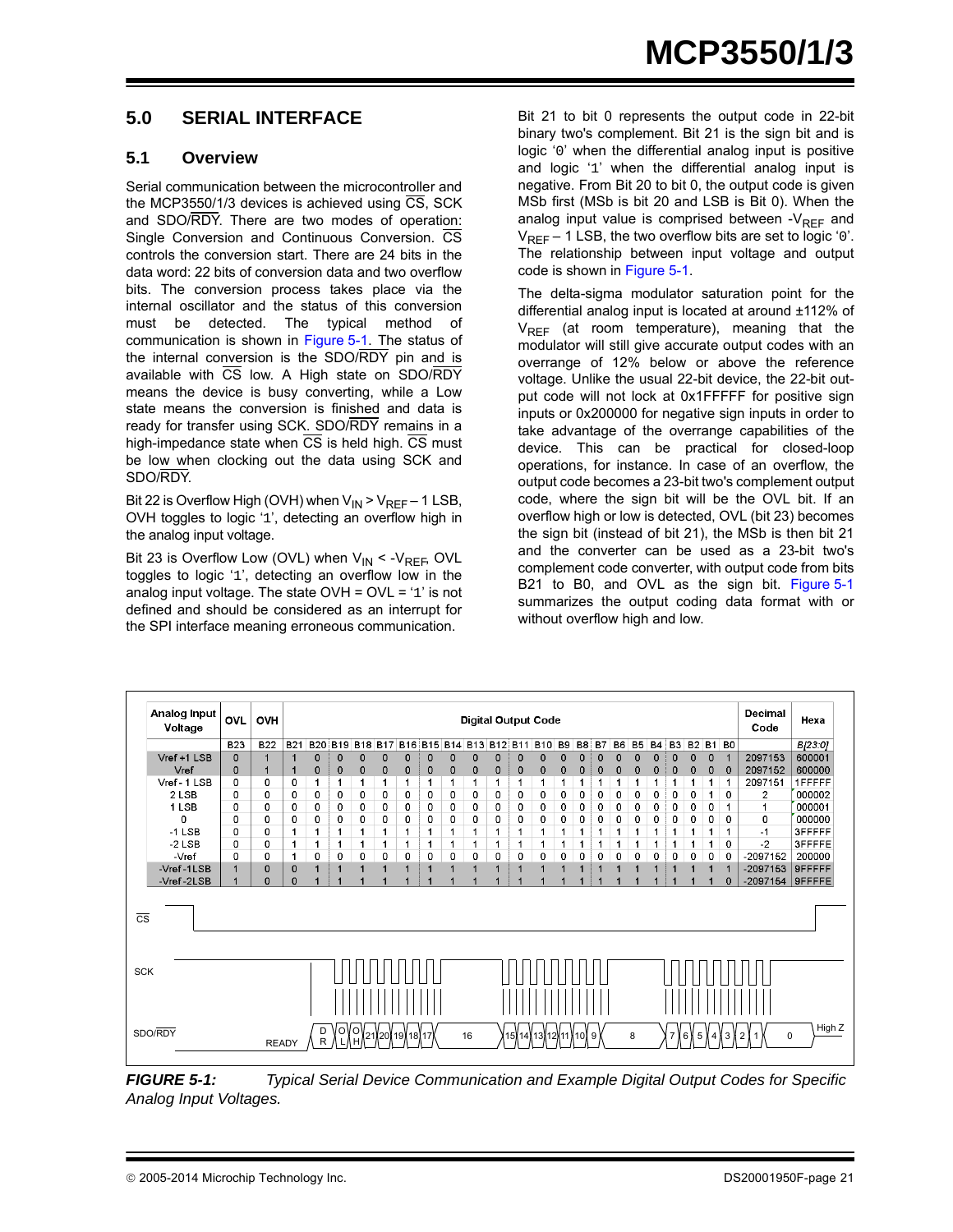#### **5.2 Controlling Internal Conversions and the Internal Oscillator**

During Shutdown mode, on the falling edge of CS, the conversion process begins. During this process, the internal oscillator clocks the delta-sigma modulator and the SINC filter until a conversion is complete. This conversion time is  $t_{CONV}$  and the timing is shown in [Figure 5-2.](#page-21-0) At the end of  $t_{\text{CONV}}$ , the digital filter has settled completely and there is no latency involved with the digital SINC filter of the MCP3550/1/3.

The two modes of conversion for the MCP3550/1/3 devices are Single Conversion and Continuous Conversion. In Single Conversion mode, a consecutive conversion will not automatically begin. Instead, after a single conversion is complete and the SINC filter have settled, the device puts the data into the output register and enters shutdown.

In Continuous Conversion mode, a consecutive conversion will be automatic. In this mode, the device is continuously converting, independent of the serial interface. The most recent conversion data will always be available in the Output register.

When the device exits Shutdown, there is an internal power-up delay that must be observed.



<span id="page-21-0"></span>

<span id="page-21-1"></span>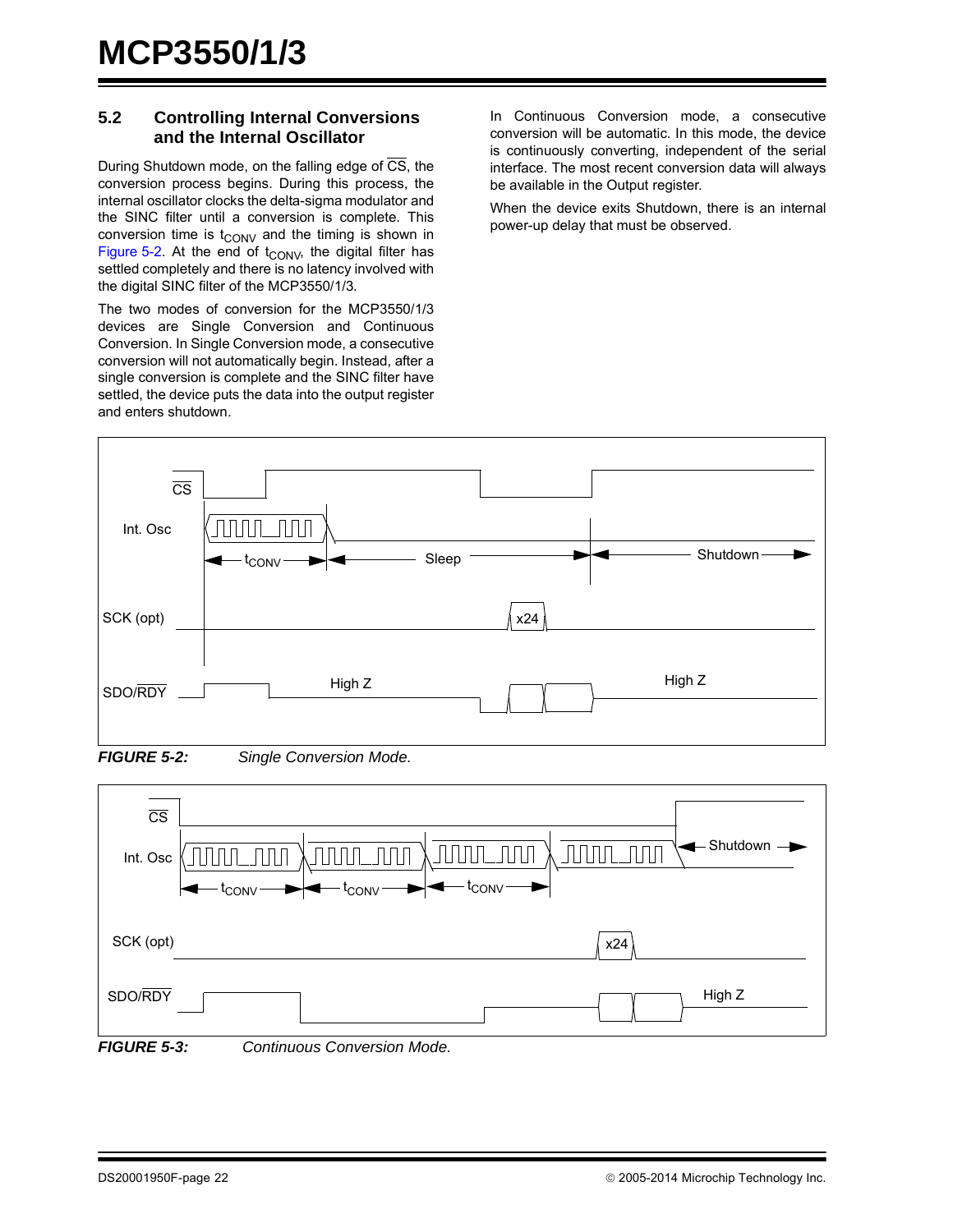#### **5.3 Single Conversion Mode**

If a rising edge of Chip Select  $(\overline{CS})$  occurs during  $t_{\text{CONV}}$ , a subsequent conversion will **not** take place and the device will enter low-power Shutdown mode after  $t_{CONV}$  completes. This is referred to as Single Conversion mode. This operation is demonstrated in Figure  $5-2$ . Note that a falling edge of  $\overline{CS}$  during the same conversion that detected a rising edge, as in [Figure 5-2,](#page-21-0) will not initiate a new conversion. The data must be read during sleep mode, with CSN low, and will be lost as soon as the part enters in shutdown mode (with a rising edge of CSN). After the final data bit has been clocked out on the 25th clock, the SDO/RDY pin will go active-high.

#### 5.3.1 READY FUNCTION OF SDO/RDY PIN, SINGLE CONVERSION MODE

At every falling edge of  $\overline{CS}$  during the internal conversion, the state of the internal conversion is latched on the SDO/RDY pin to give ready or busy information. A High state means the device is currently performing an internal conversion and data cannot be clocked out. A Low state means the device has finished its conversion and the data is ready for retrieval on the falling edge of SCK. This operation is demonstrated in [Figure 5-4.](#page-22-0) Note that the device has been put into Single Conversion mode with the first rising edge of CS.





<span id="page-22-0"></span>

#### **5.4 Continuous Conversion Mode**

If no rising edge of  $\overline{CS}$  occurs during any given conversion per [Figure 5-3,](#page-21-1) a subsequent conversion will take place and the contents of the previous conversion will be overwritten. This operation is demonstrated in [Figure 5-5](#page-22-1). Once conversion output data has started to be clocked out, the output buffer is not refreshed until all 24 bits have been clocked. A complete read must occur in order to read the next conversion in this mode. The subsequent conversion data to be read will then be the most recent conversion. The conversion time is fixed and cannot be shortened by the rising edge of  $\overline{\text{CS}}$ . This rising edge will place the part in Shutdown mode and all conversion data will be lost.

The transfer of data from the SINC filter to the output buffer is demonstrated in [Figure 5-5](#page-22-1). If the previous conversion data is not clocked out of the device, it will be lost and replaced by the new conversion. When the device is in Continuous Conversion mode, the most recent conversion data is always present at the output register for data retrieval.



<span id="page-22-1"></span>

If a conversion is in process, it cannot be terminated with the rising edge of  $\overline{CS}$ . SDO/RDY must first transition to a Low state, which will indicate the end of conversion.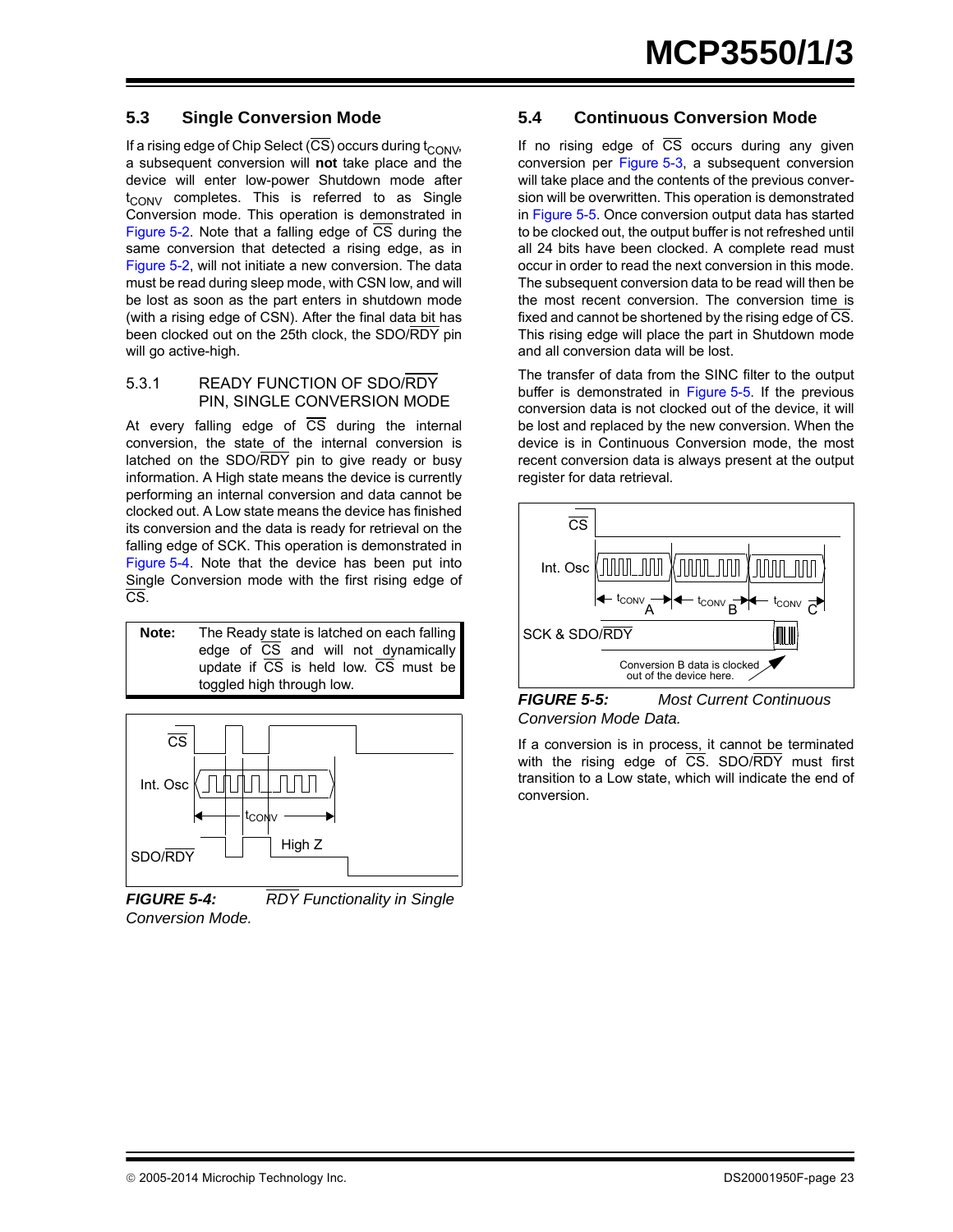#### 5.4.1 READY FUNCTION OF SDO/RDY PIN IN CONTINUOUS CONVERSION MODE

The device enters Continuous Conversion mode if no rising edge of  $\overline{CS}$  is seen during  $t_{CONV}$  and consecutive conversions ensue. SDO/RDY will be high, indicating that a conversion is in process. When a conversion is complete, SDO/RDY will change to a Low state. With the Low state of SDO/RDY after this first conversion, the conversion data can be accessed with the combination of SCK and SDO/RDY. If the data ready event happens during the clocking out of the data, the data ready bit will be displayed after the complete 24-bit word communication (i.e., the data ready event will not interrupt a data transfer).

If 24 bits of data are required from this conversion, they must be accessed during this communication. You can terminate data transition by bringing CS high, but the remaining data will be lost and the converter will go into Shutdown mode. Once the data has been transmitted by the converter, the SDO/RDY pin will remain in the LSB state until the 25th falling edge of SCK. At this point, SDO/RDY is released from the Data Acquisition mode and changed to the RDY state.

**Note:** The RDY state is not latched to CS in this mode; the RDY flag dynamically updates on the SDO/RDY pin and remains in this state until data is clocked out using the SCK pin.

#### 5.4.2 2-WIRE CONTINUOUS CONVERSION OPERATION, (CS TIED PERMANENTLY LOW)

It is possible to use only two wires to communicate with the MCP3550/1/3 devices. In this state, the device is always in Continuous Conversion mode, with internal conversions continuously occurring. This mode can be entered by having  $\overline{CS}$  low during power-up or changing it to a low position after power-up. If  $\overline{CS}$  is low at powerup, the first conversion of the converter is initiated approximately 300 µs after the power supply has stabilized.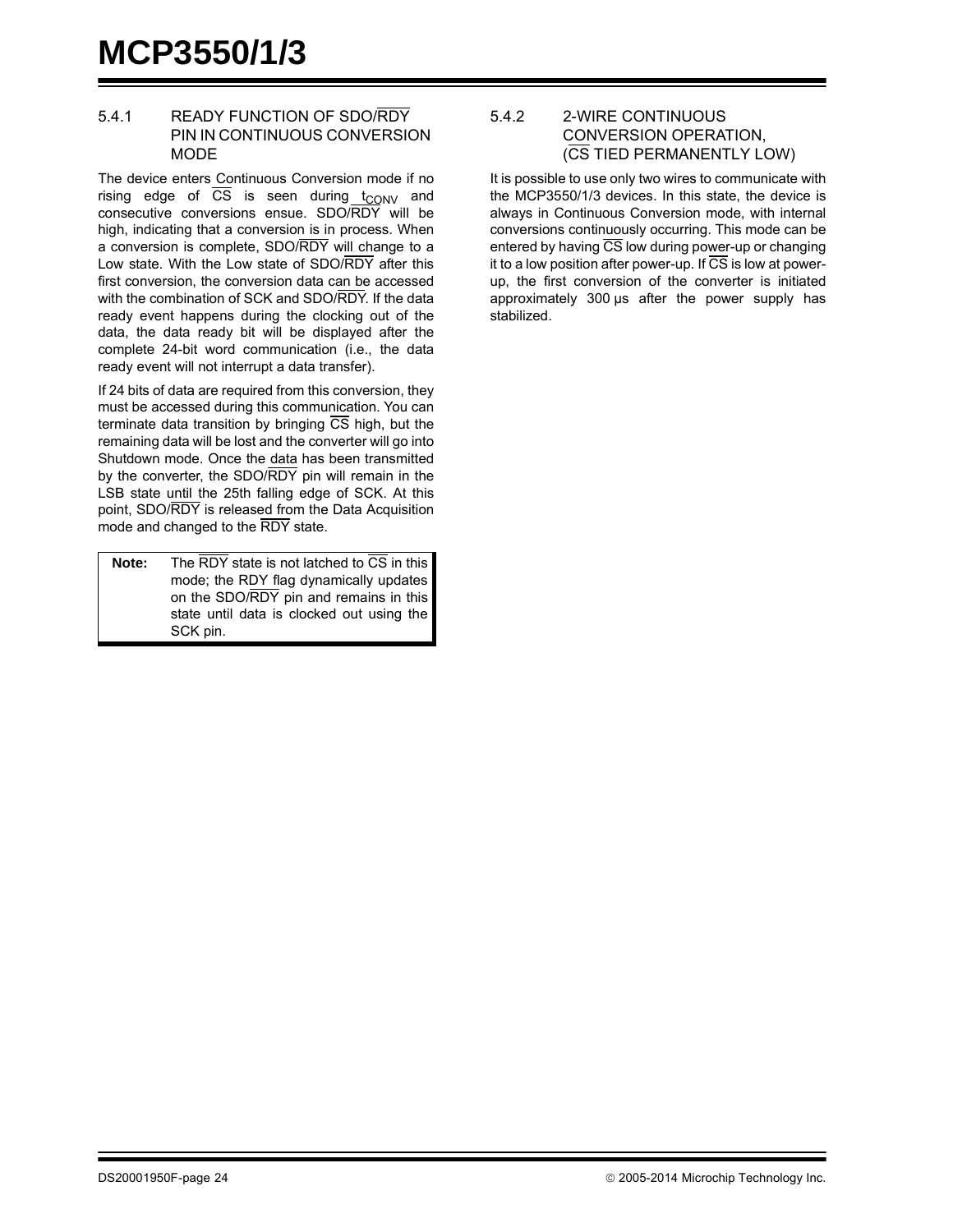#### **5.5 Using The MCP3550/1/3 with Microcontroller (MCU) SPI Ports**

It is required that the microcontroller SPI port be configured to clock out data on the falling edge of clock and latch data in on the rising edge. [Figure 5-6](#page-24-0) depicts the operation shown in SPI mode 1,1, which requires that the SCK from the MCU idles in the High state, while [Figure 5-7](#page-24-1) shows the similar case of SPI Mode 0,0, where the clock idles in the Low state. The waveforms in the figures are examples of an MCU operating the SPI port in 8-bit mode, and the MCP3550/1/3 devices do not require data in 8-bit groups.

In SPI mode 1,1, data is read using only 24 clocks or three byte transfers. The data ready bit must be read by testing the SDO/RDY line prior to a falling edge of the clock.

In SPI mode 0,0, data is read using 25 clocks or four byte transfers. Please note that the data ready bit is included in the transfer as the first bit in this mode.





<span id="page-24-0"></span>*FIGURE 5-6: SPI Communication – Mode 1,1.*



<span id="page-24-1"></span>

*FIGURE 5-7: SPI Communication – Mode 0,0.*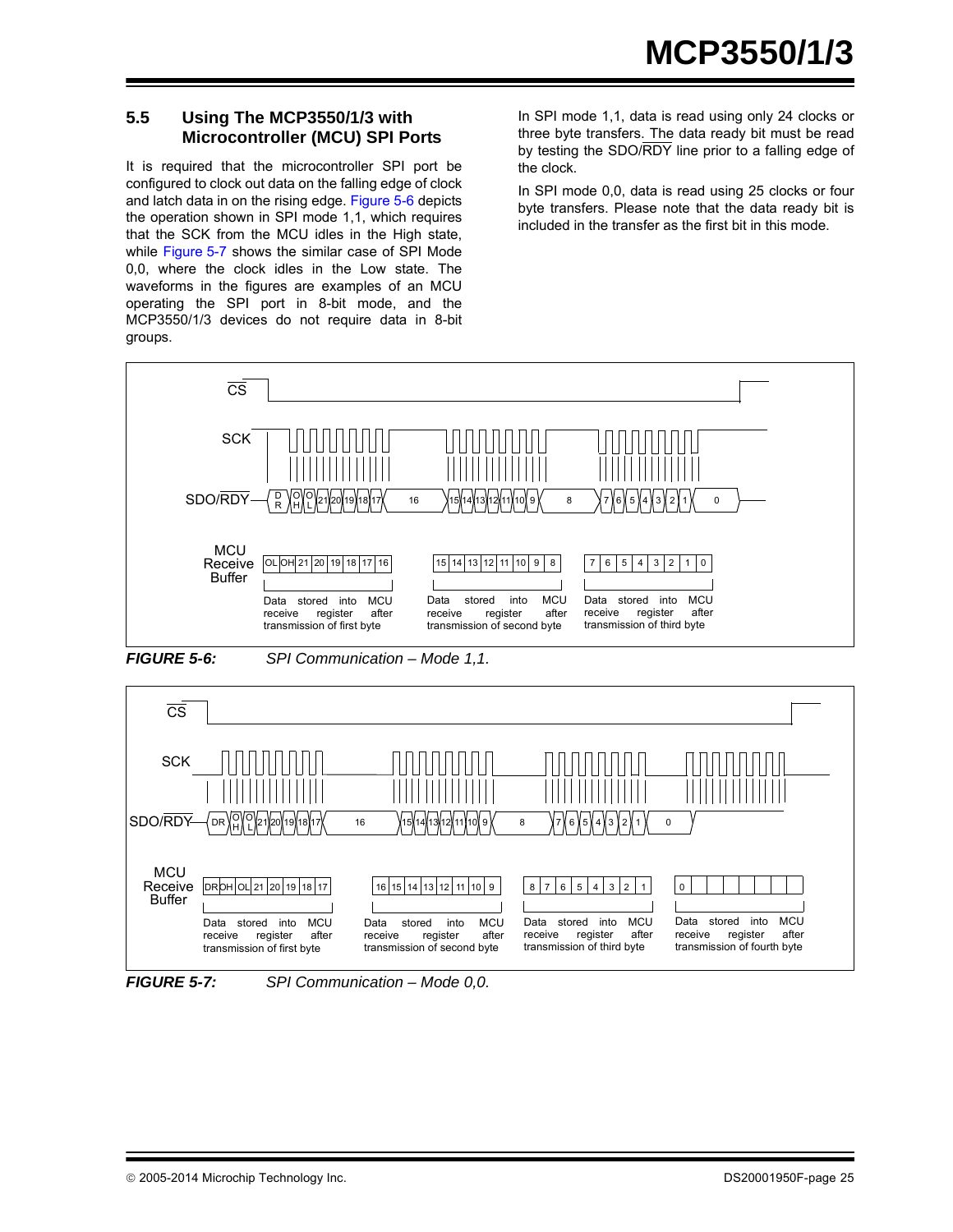**NOTES:**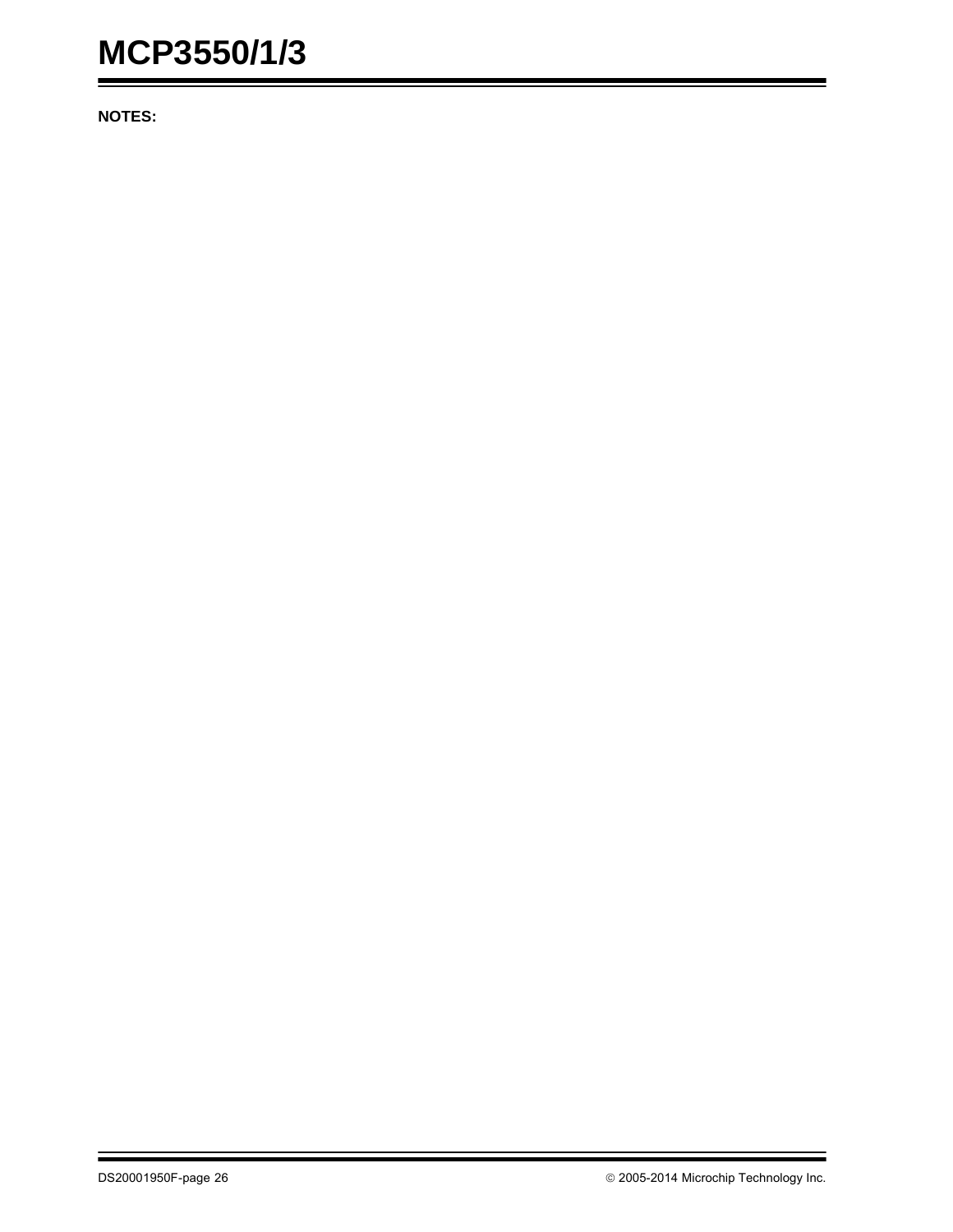### **6.0 PACKAGING INFORMATION**

#### **6.1 Package Marking Information**





8-Lead SOIC (3.90 mm) Example (**MCP3550**)







Example (**MCP3551**)



|       | YY<br><b>WW</b><br><b>NNN</b><br>$\left(  e3\right)$<br>$\star$ | <b>Legend:</b> XXX Customer-specific information<br>Year code (last digit of calendar year)<br>Year code (last 2 digits of calendar year)<br>Week code (week of January 1 is week '01')<br>Alphanumeric traceability code<br>Pb-free JEDEC <sup>®</sup> designator for Matte Tin (Sn)<br>This package is Pb-free. The Pb-free JEDEC designator ((e3))<br>can be found on the outer packaging for this package. |
|-------|-----------------------------------------------------------------|----------------------------------------------------------------------------------------------------------------------------------------------------------------------------------------------------------------------------------------------------------------------------------------------------------------------------------------------------------------------------------------------------------------|
| Note: |                                                                 | In the event the full Microchip part number cannot be marked on one line, it will<br>be carried over to the next line, thus limiting the number of available<br>characters for customer-specific information.                                                                                                                                                                                                  |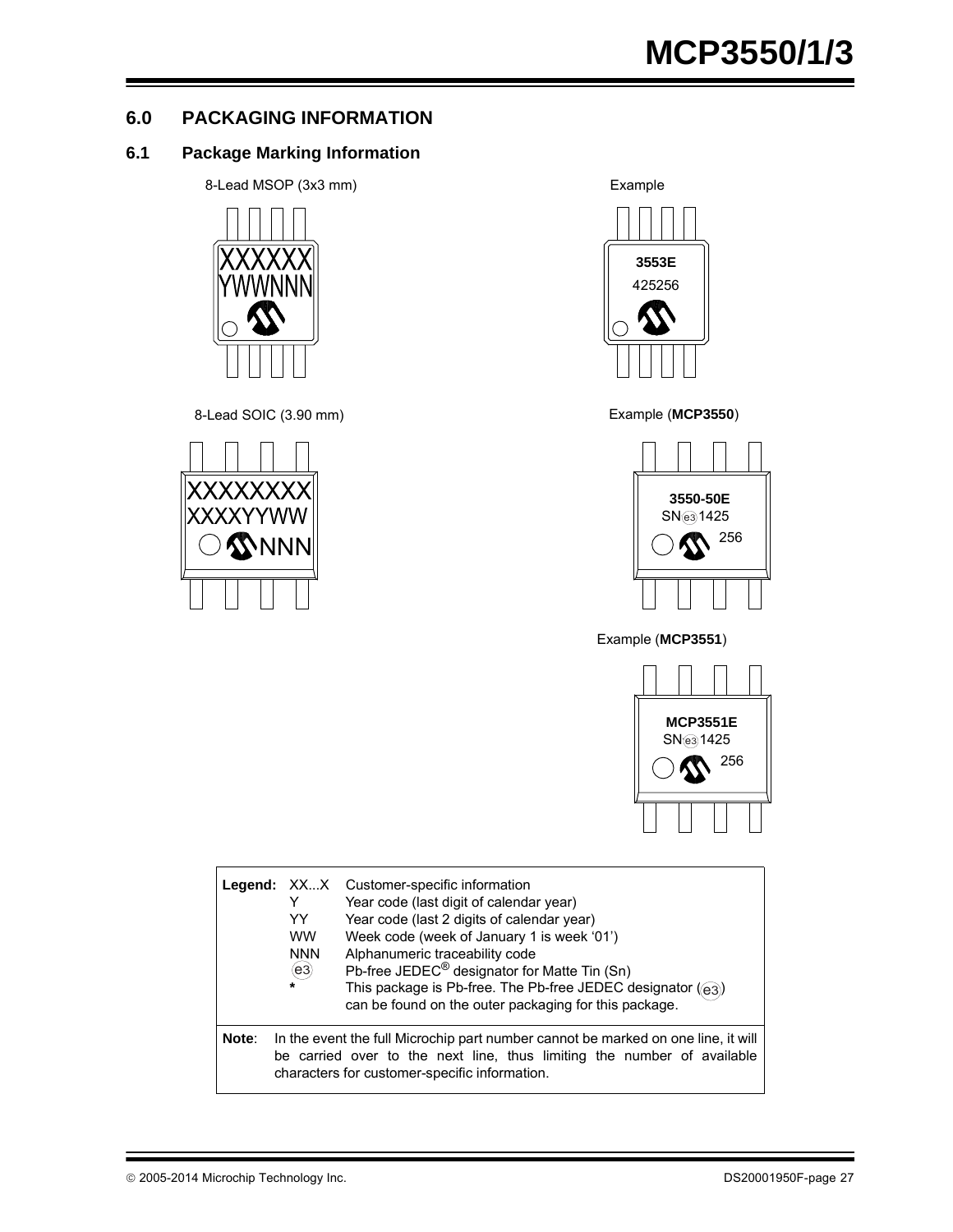#### 8-Lead Plastic Micro Small Outline Package (MS) [MSOP]

**Note:** For the most current package drawings, please see the Microchip Packaging Specification located at http://www.microchip.com/packaging



Microchip Technology Drawing C04-111C Sheet 1 of 2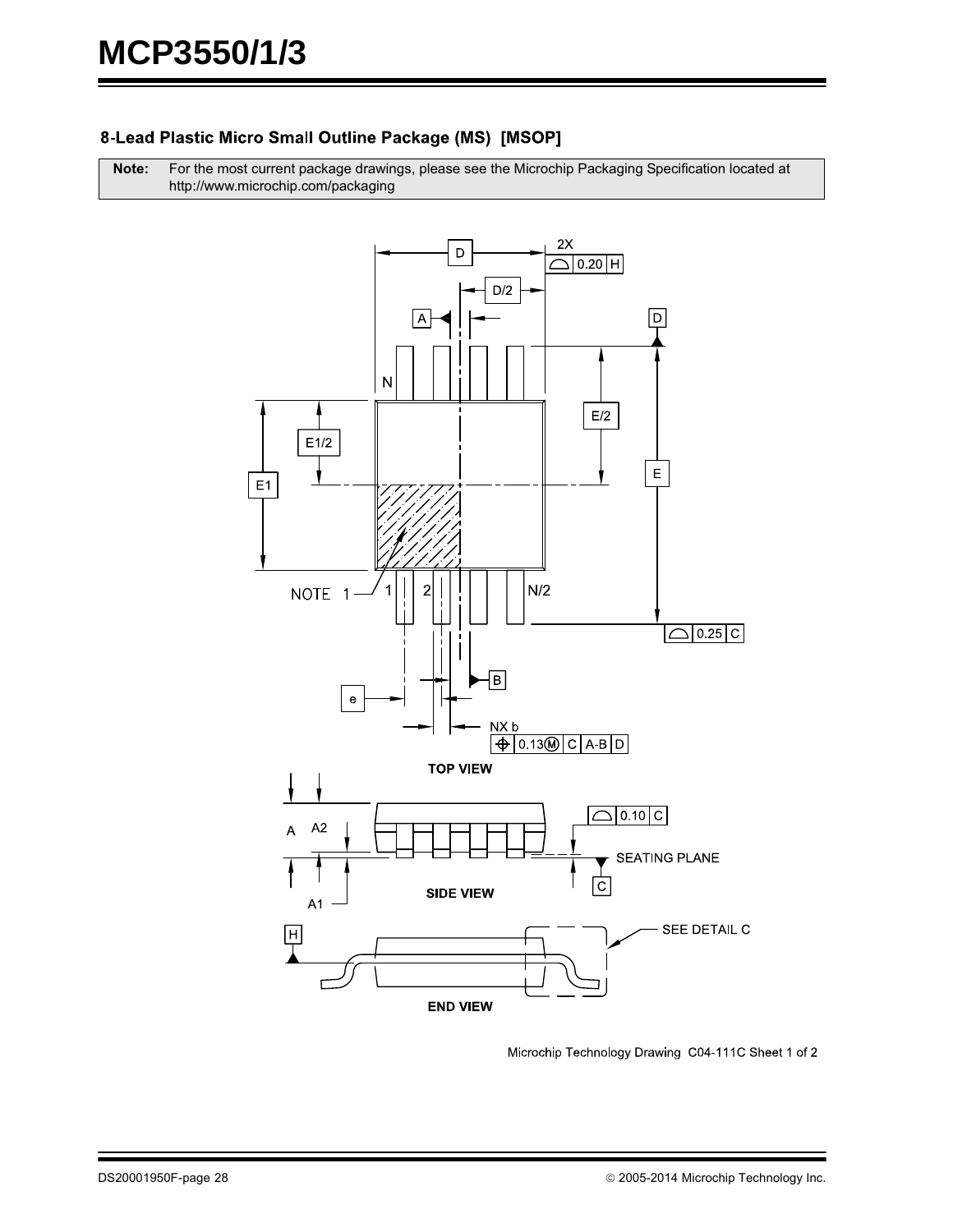#### 8-Lead Plastic Micro Small Outline Package (MS) [MSOP]

**Note:** For the most current package drawings, please see the Microchip Packaging Specification located at http://www.microchip.com/packaging



**DETAIL C** 

|                                 | <b>MILLIMETERS</b> |            |            |             |  |  |  |  |
|---------------------------------|--------------------|------------|------------|-------------|--|--|--|--|
| <b>Dimension Limits</b>         | <b>MIN</b>         | <b>NOM</b> | <b>MAX</b> |             |  |  |  |  |
| Number of Pins                  | N                  |            | 8          |             |  |  |  |  |
| Pitch                           | е                  |            | 0.65 BSC   |             |  |  |  |  |
| <b>Overall Height</b>           | A                  |            |            | 1.10        |  |  |  |  |
| <b>Molded Package Thickness</b> | A <sub>2</sub>     | 0.75       | 0.85       | 0.95        |  |  |  |  |
| Standoff                        | A <sub>1</sub>     | 0.00       |            | 0.15        |  |  |  |  |
| Overall Width                   | Е                  |            | 4 90 BSC   |             |  |  |  |  |
| Molded Package Width            | E <sub>1</sub>     |            | 3.00 BSC   |             |  |  |  |  |
| Overall Length                  | D                  |            | 3.00 BSC   |             |  |  |  |  |
| Foot Length                     |                    | 0.40       | 0.60       | 0.80        |  |  |  |  |
| Footprint                       | L1                 | 0.95 REF   |            |             |  |  |  |  |
| Foot Angle                      | φ                  | 0°         |            | $8^{\circ}$ |  |  |  |  |
| <b>Lead Thickness</b>           | C                  | 0.08       | 0.23       |             |  |  |  |  |
| <b>Lead Width</b>               | b                  | 0.22       |            | 0.40        |  |  |  |  |

#### Notes:

1. Pin 1 visual index feature may vary, but must be located within the hatched area.

- 2. Dimensions D and E1 do not include mold flash or protrusions. Mold flash or protrusions shall not exceed 0.15mm per side.
- 3. Dimensioning and tolerancing per ASME Y14.5M. BSC: Basic Dimension. Theoretically exact value shown without tolerances. REF: Reference Dimension, usually without tolerance, for information purposes only.

Microchip Technology Drawing C04-111C Sheet 2 of 2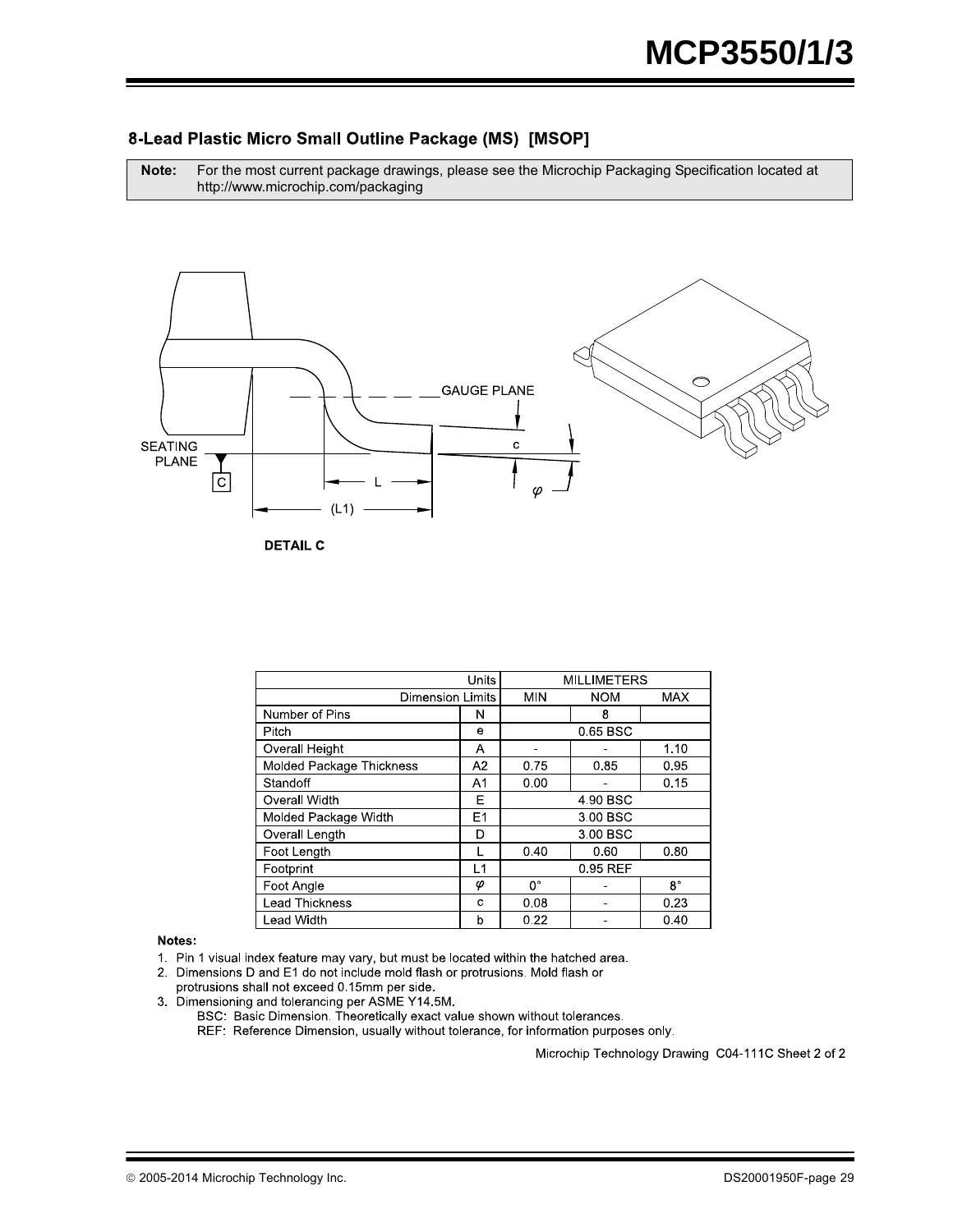### 8-Lead Plastic Micro Small Outline Package (MS) [MSOP]

**Note:** For the most current package drawings, please see the Microchip Packaging Specification located at http://www.microchip.com/packaging



#### **RECOMMENDED LAND PATTERN**

|                            | <b>Units</b>            | <b>MILLIMETERS</b> |            |            |
|----------------------------|-------------------------|--------------------|------------|------------|
|                            | <b>Dimension Limits</b> |                    | <b>NOM</b> | <b>MAX</b> |
| <b>Contact Pitch</b>       | F                       | 065BSC             |            |            |
| <b>Contact Pad Spacing</b> |                         |                    | 4.40       |            |
| Overall Width              | 7                       |                    |            | 5.85       |
| Contact Pad Width (X8)     | Χ1                      |                    |            | 0.45       |
| Contact Pad Length (X8)    | Υ1                      |                    |            | 1.45       |
| Distance Between Pads      | G1                      | 2.95               |            |            |
| Distance Between Pads      | GX                      | 0.20               |            |            |

#### Notes:

1. Dimensioning and tolerancing per ASME Y14.5M

BSC: Basic Dimension. Theoretically exact value shown without tolerances.

Microchip Technology Drawing No. C04-2111A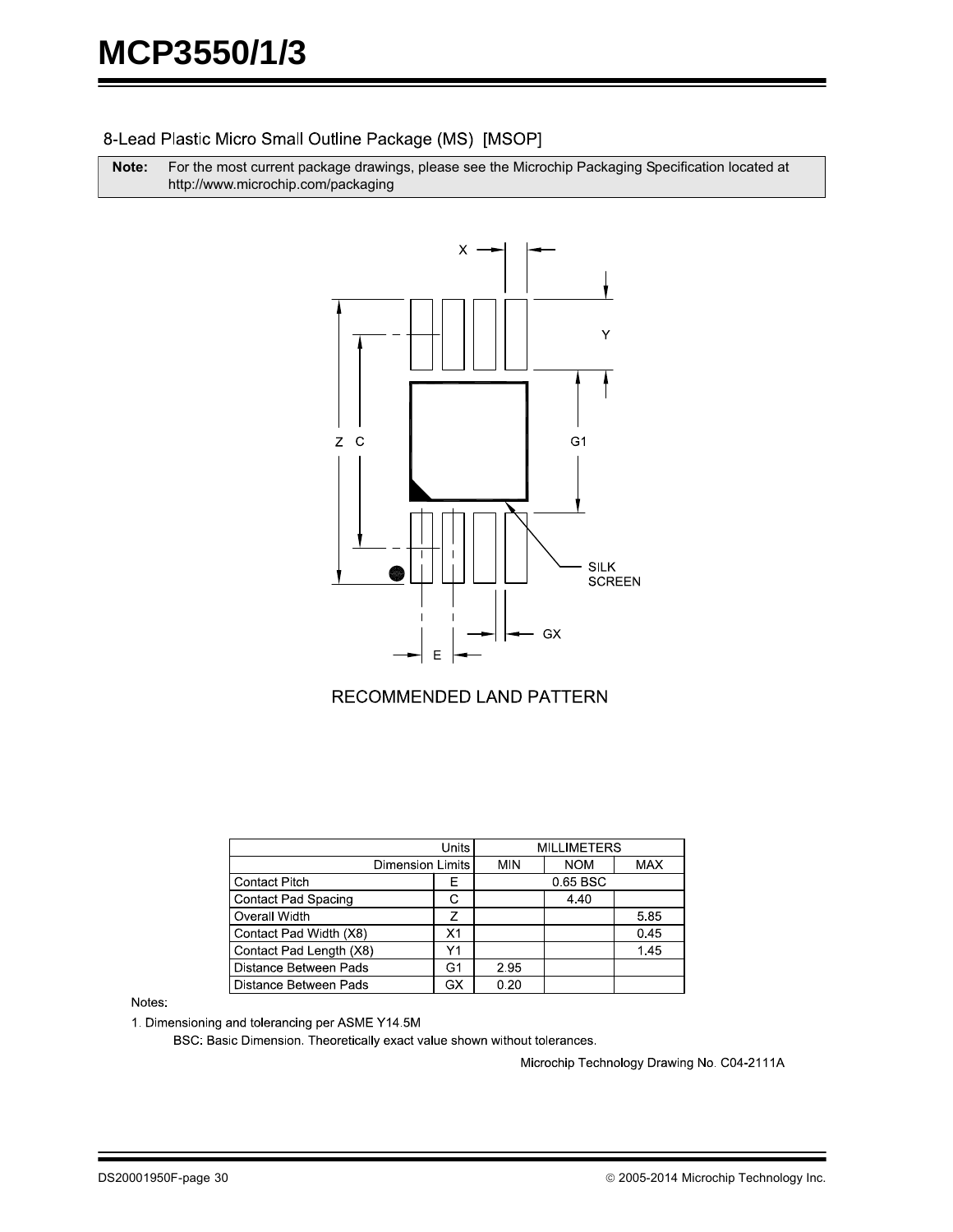

#### 8-Lead Plastic Small Outline (SN) - Narrow, 3.90 mm Body [SOIC]

**Note:** For the most current package drawings, please see the Microchip Packaging Specification located at http://www.microchip.com/packaging

Microchip Technology Drawing No. C04-057C Sheet 1 of 2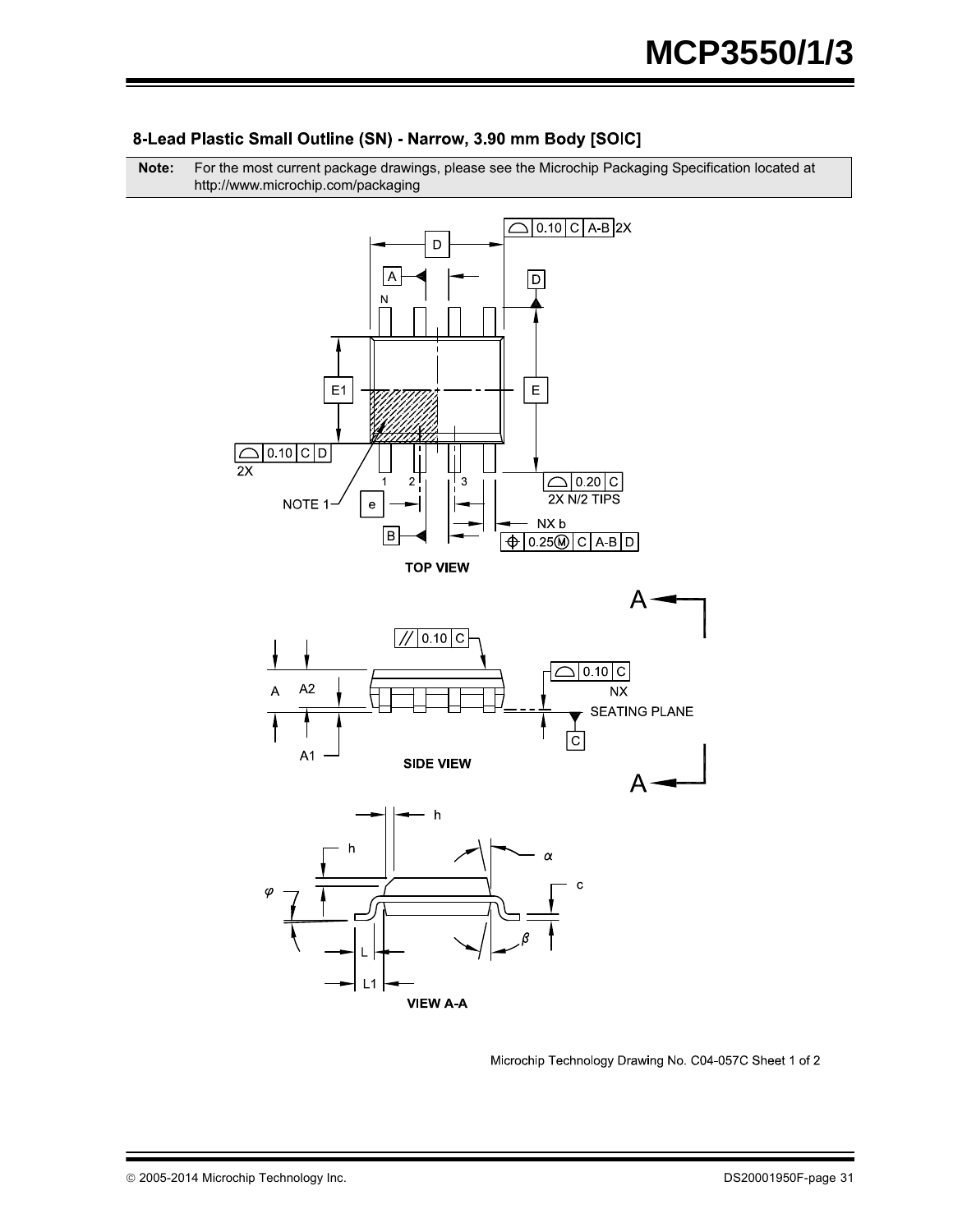#### 8-Lead Plastic Small Outline (SN) - Narrow, 3.90 mm Body [SOIC]

**Note:** For the most current package drawings, please see the Microchip Packaging Specification located at http://www.microchip.com/packaging



|                          | Units   | <b>MILLIMETERS</b> |            |              |
|--------------------------|---------|--------------------|------------|--------------|
| <b>Dimension Limits</b>  |         | MIN                | <b>NOM</b> | MAX          |
| Number of Pins           | N       | 8                  |            |              |
| Pitch                    | е       | 1.27 BSC           |            |              |
| Overall Height           | Α       |                    |            | 1.75         |
| Molded Package Thickness | A2      | 1.25               |            |              |
| Standoff<br>ş            | A1      | 0.10               |            | 0.25         |
| <b>Overall Width</b>     | F       | 6.00 BSC           |            |              |
| Molded Package Width     | E1      | 3 90 BSC           |            |              |
| Overall Length           | D       | 4 90 BSC           |            |              |
| Chamfer (Optional)       | h       | 0.25               |            | 0.50         |
| Foot Length              |         | 0.40               |            | 1.27         |
| Footprint                | L1      | 1.04 REF           |            |              |
| Foot Angle               | φ       | $0^{\circ}$        |            | $8^{\circ}$  |
| <b>Lead Thickness</b>    | С       | 0.17               |            | 0.25         |
| Lead Width               | b       | 0.31               |            | 0.51         |
| Mold Draft Angle Top     | α       | $5^{\circ}$        |            | $15^\circ$   |
| Mold Draft Angle Bottom  | $\beta$ | $5^{\circ}$        |            | $15^{\circ}$ |

#### Notes:

1. Pin 1 visual index feature may vary, but must be located within the hatched area.

2. § Significant Characteristic

- 3. Dimensions D and E1 do not include mold flash or protrusions. Mold flash or protrusions shall not exceed 0.15mm per side.
- 4. Dimensioning and tolerancing per ASME Y14.5M

BSC: Basic Dimension. Theoretically exact value shown without tolerances.

REF: Reference Dimension, usually without tolerance, for information purposes only.

Microchip Technology Drawing No. C04-057C Sheet 2 of 2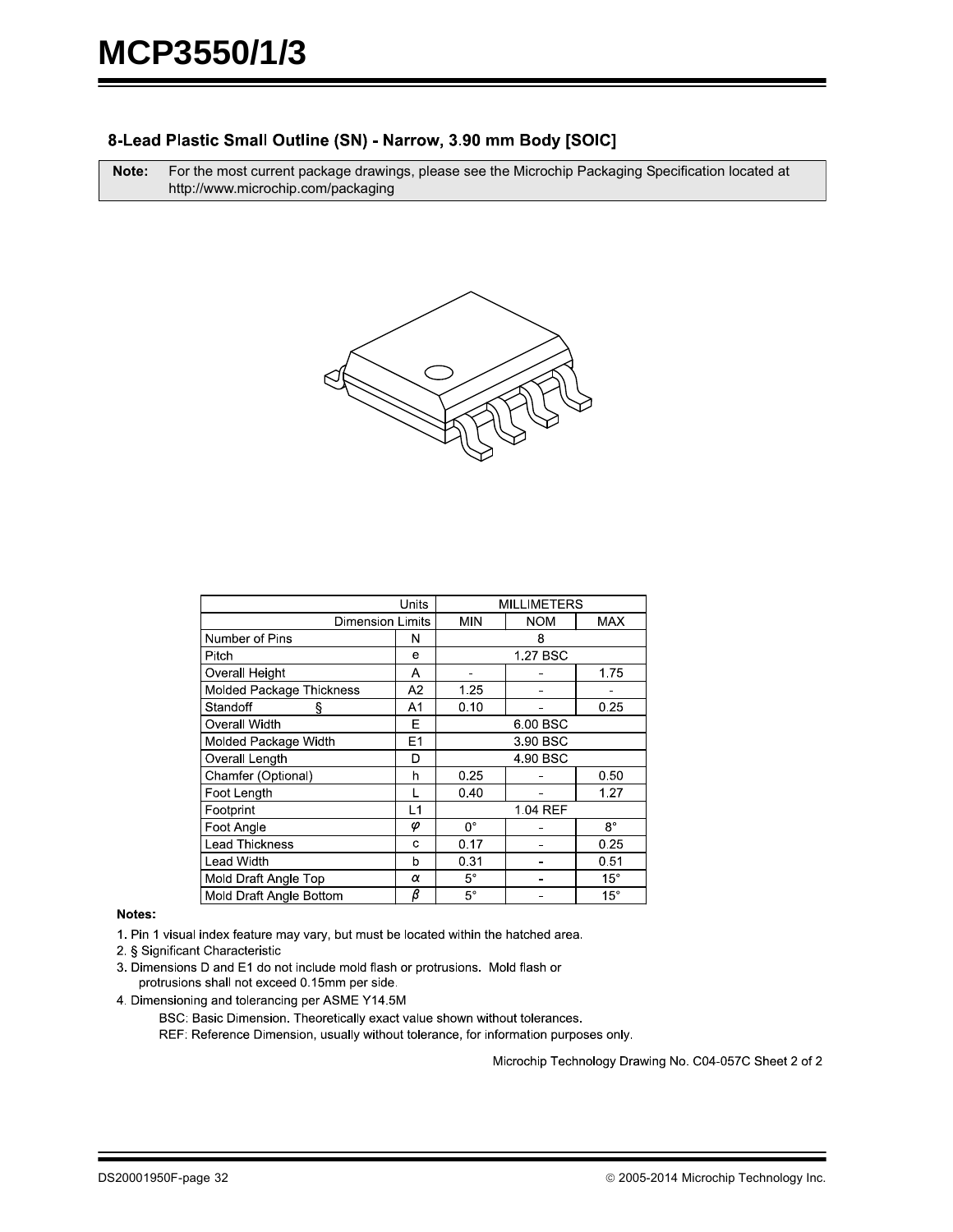#### **8-Lead Plastic Small Outline (SN) – Narrow, 3.90 mm Body [SOIC]**

Note: r the most current package drawings, please see the Microchip Packaging Specification located at http://www.microchip.com/packaging



### RECOMMENDED LAND PATTERN

|                         | Units l | <b>MILLIMETERS</b> |            |            |
|-------------------------|---------|--------------------|------------|------------|
| Dimension Limits        |         | MIN                | <b>NOM</b> | <b>MAX</b> |
| Contact Pitch           |         |                    | 1.27 BSC   |            |
| Contact Pad Spacing     |         |                    | 5.40       |            |
| Contact Pad Width (X8)  | X1      |                    |            | 0.60       |
| Contact Pad Length (X8) |         |                    |            | 1.55       |

Notes:

1. Dimensioning and tolerancing per ASME Y14.5M

BSC: Basic Dimension. Theoretically exact value shown without tolerances.

Microchip Technology Drawing No. C04-2057A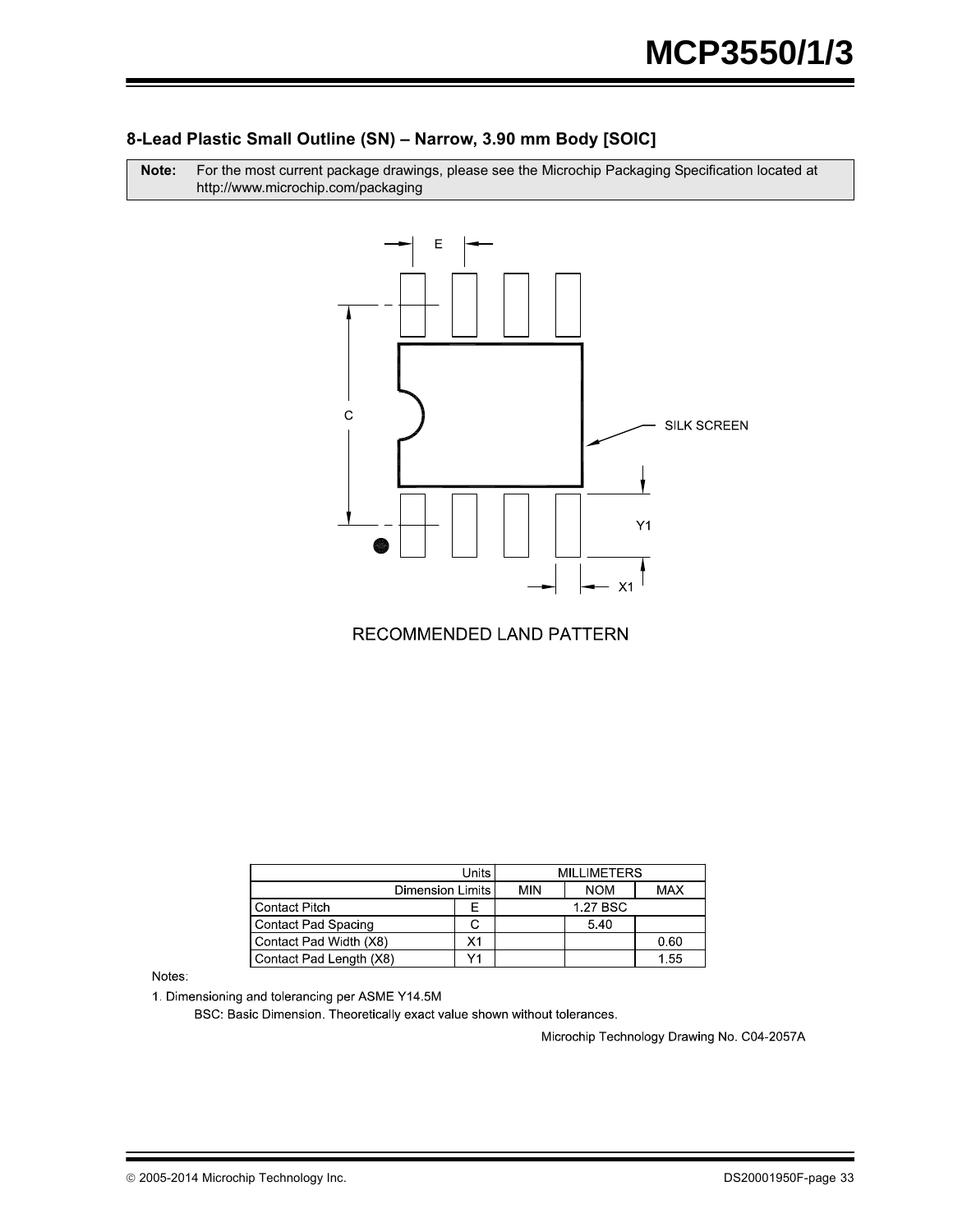**NOTES:**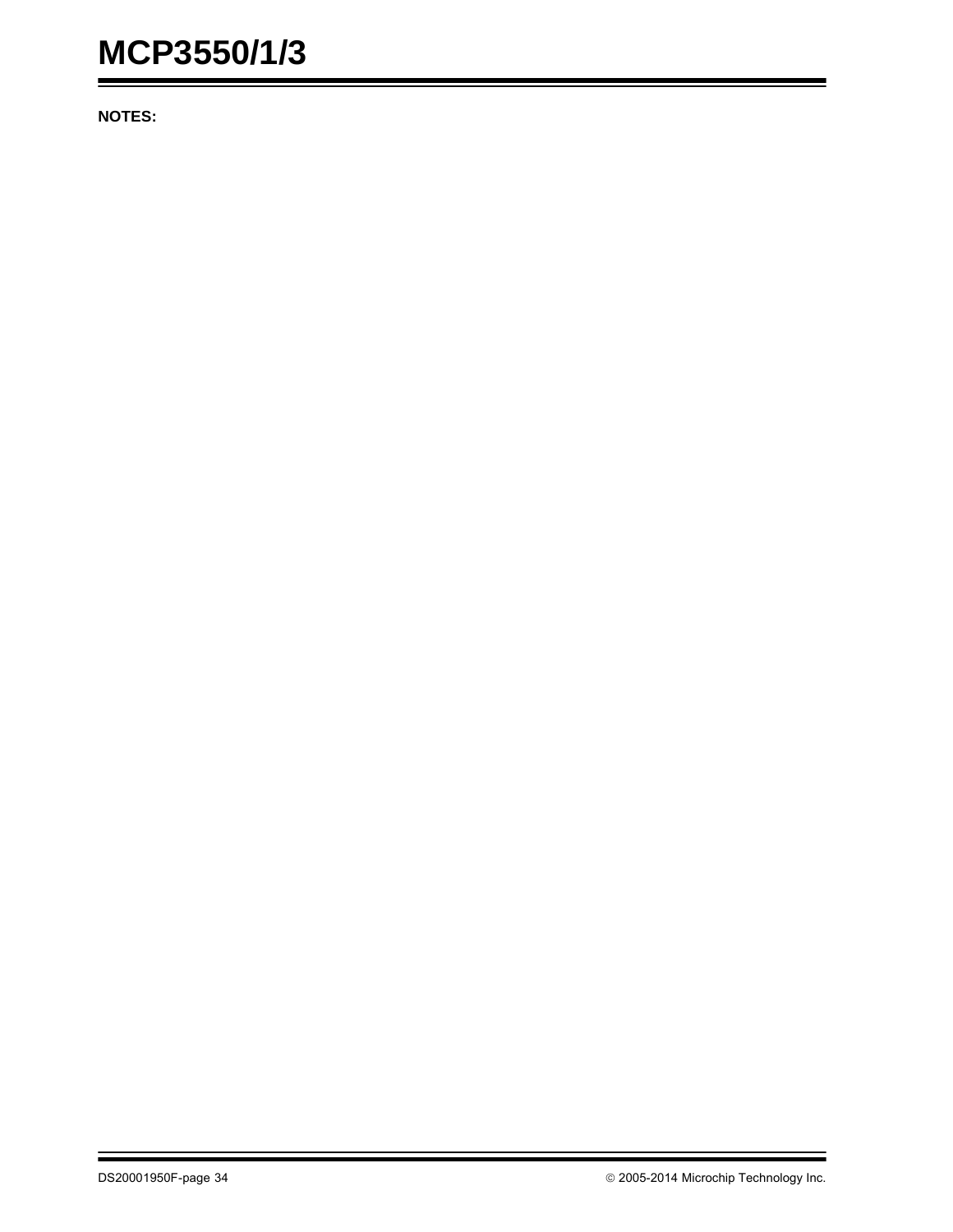## **APPENDIX A: REVISION HISTORY**

#### **Revision F (July 2014)**

The following is the list of modifications:

1. Updated the [Serial Timings](#page-4-1) table.

#### **Revision E (April 2009)**

The following is the list of modifications:

- 1. DC Characteristics Table, Conversion Times: Changed all minimums from -1.0% to -2.0%. Changed typical for MCP3551 from 72.73 to 73.1. Changed all maximums from +1.0% to +2.0%.
- 2. Packaging Outline drawings updated.

#### **Revision D (January 2007)**

The following is the list of modifications:

• This update includes revisions to the packaging diagrams.

#### **Revision C (December 2005)**

The following is the list of modifications:

• Added MCP3550-50, MCP3550-60 references throughout this document.

#### **Revision B (October 2005)**

The following is the list of modifications:

• Changed LSb refefences to LSB.

#### **Revision A (September 2005)**

• Original Release of this Document.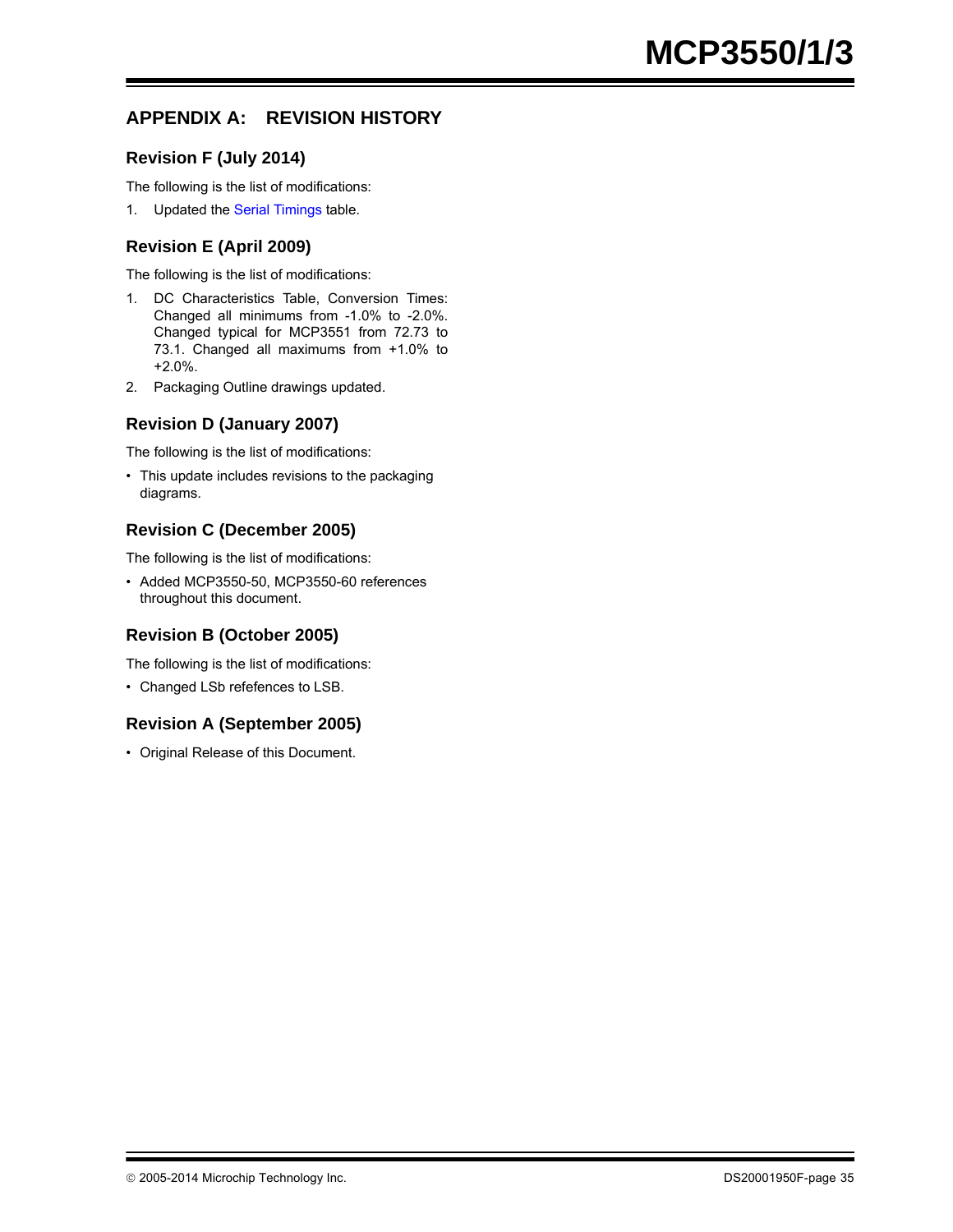**NOTES:**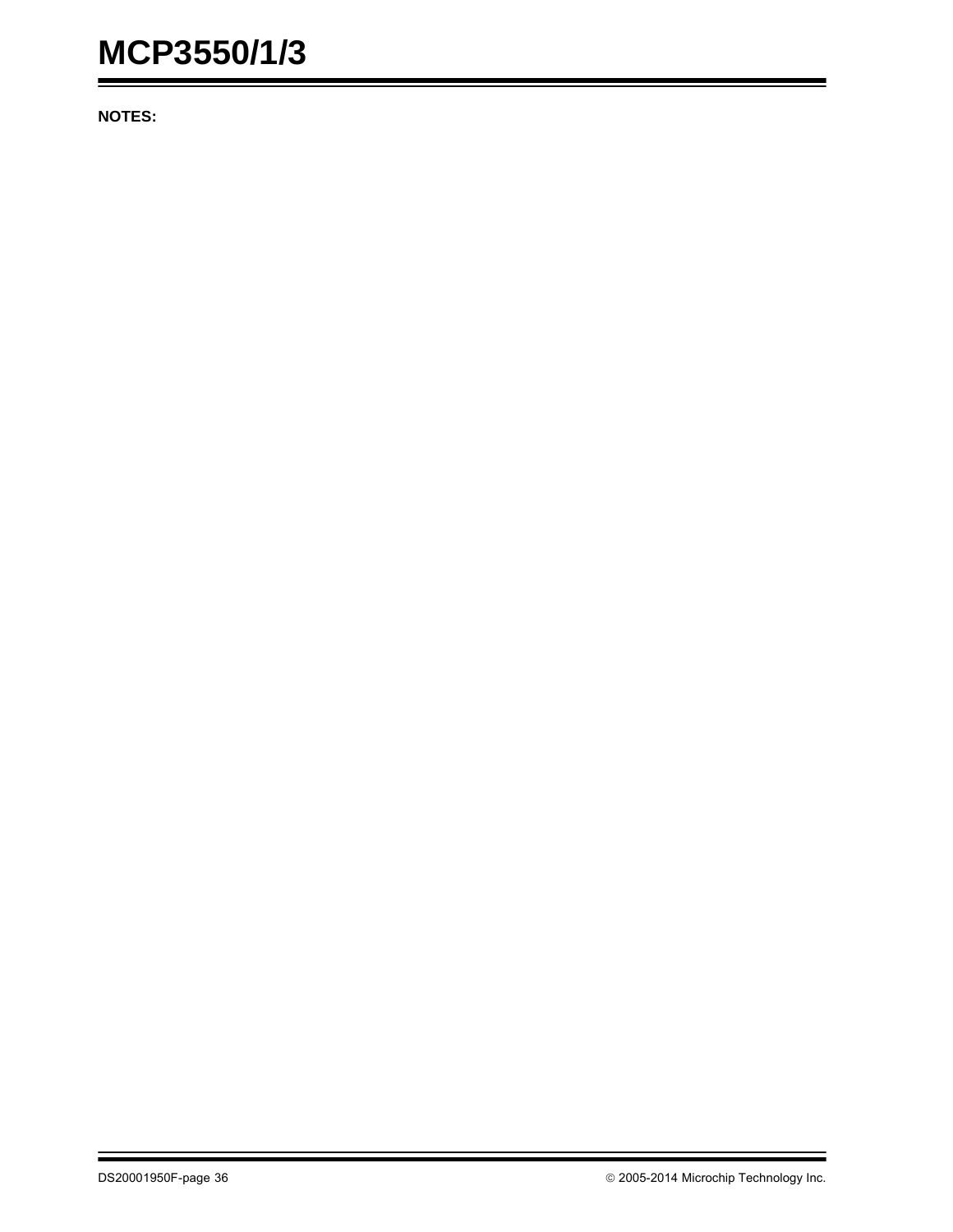### **PRODUCT IDENTIFICATION SYSTEM**

To order or obtain information, e.g., on pricing or delivery, refer to the factory or the listed sales office.

|                           | PART NO.                                                                                        | /XX<br>–х                                                                                                                                                                                                                                                                                                                                                     |                      | Examples:                                                                                              |                                                                                                              |
|---------------------------|-------------------------------------------------------------------------------------------------|---------------------------------------------------------------------------------------------------------------------------------------------------------------------------------------------------------------------------------------------------------------------------------------------------------------------------------------------------------------|----------------------|--------------------------------------------------------------------------------------------------------|--------------------------------------------------------------------------------------------------------------|
|                           | <b>Device</b>                                                                                   | Temperature<br>Package                                                                                                                                                                                                                                                                                                                                        | a)                   | MCP3550-50E/MS:                                                                                        | Extended Temp.,<br>8LD MSOP                                                                                  |
| Device:                   | MCP3550-50:<br>MCP3550T-50:<br>MCP3550-60:<br>MCP3550T-60:<br>MCP3551:<br>MCP3551T:<br>MCP3553: | Range<br>Single-Channel 22-Bit Delta-Sigma ADC<br>Single-Channel 22-Bit Delta-Sigma ADC<br>(Tape and Reel)<br>Single-Channel 22-Bit Delta-Sigma ADC<br>Single-Channel 22-Bit Delta-Sigma ADC<br>(Tape and Reel)<br>Single-Channel 22-Bit Delta-Sigma ADC<br>Single-Channel 22-Bit Delta-Sigma ADC<br>(Tape and Reel)<br>Single-Channel 22-Bit Delta-Sigma ADC | b)<br>C)<br>d)<br>a) | MCP3550T-50E/MS: Tape and Reel,<br>MCP3550-60E/SN:<br>MCP3550T-60E/SN: Tape and Reel,<br>MCP3551-E/MS: | Extended Temp.,<br>8LD MSOP<br>Extended Temp.,<br>8LD SOIC<br>Extended Temp.,<br>8LD SOIC<br>Extended Temp., |
|                           | MCP3553T:                                                                                       | Single-Channel 22-Bit Delta-Sigma ADC<br>(Tape and Reel)                                                                                                                                                                                                                                                                                                      | b)                   | MCP3551T-E/MS:                                                                                         | 8LD MSOP<br>Tape and Reel,<br>Extended Temp.,<br>8LD MSOP                                                    |
| <b>Temperature Range:</b> | $= -40^{\circ}$ C to +125°C<br>E                                                                | a)                                                                                                                                                                                                                                                                                                                                                            | MCP3553-E/SN:        | Extended Temp.,<br>8LD SOIC                                                                            |                                                                                                              |
| Package:                  | $MS =$ Plastic MSOP, 8-lead<br><b>SN</b><br>$\equiv$                                            | Plastic SOIC (150 mil Body), 8-lead                                                                                                                                                                                                                                                                                                                           | b)                   | MCP3553T-E/SN:                                                                                         | Tape and Reel,<br>Extended Temp.,<br>8LD SOIC                                                                |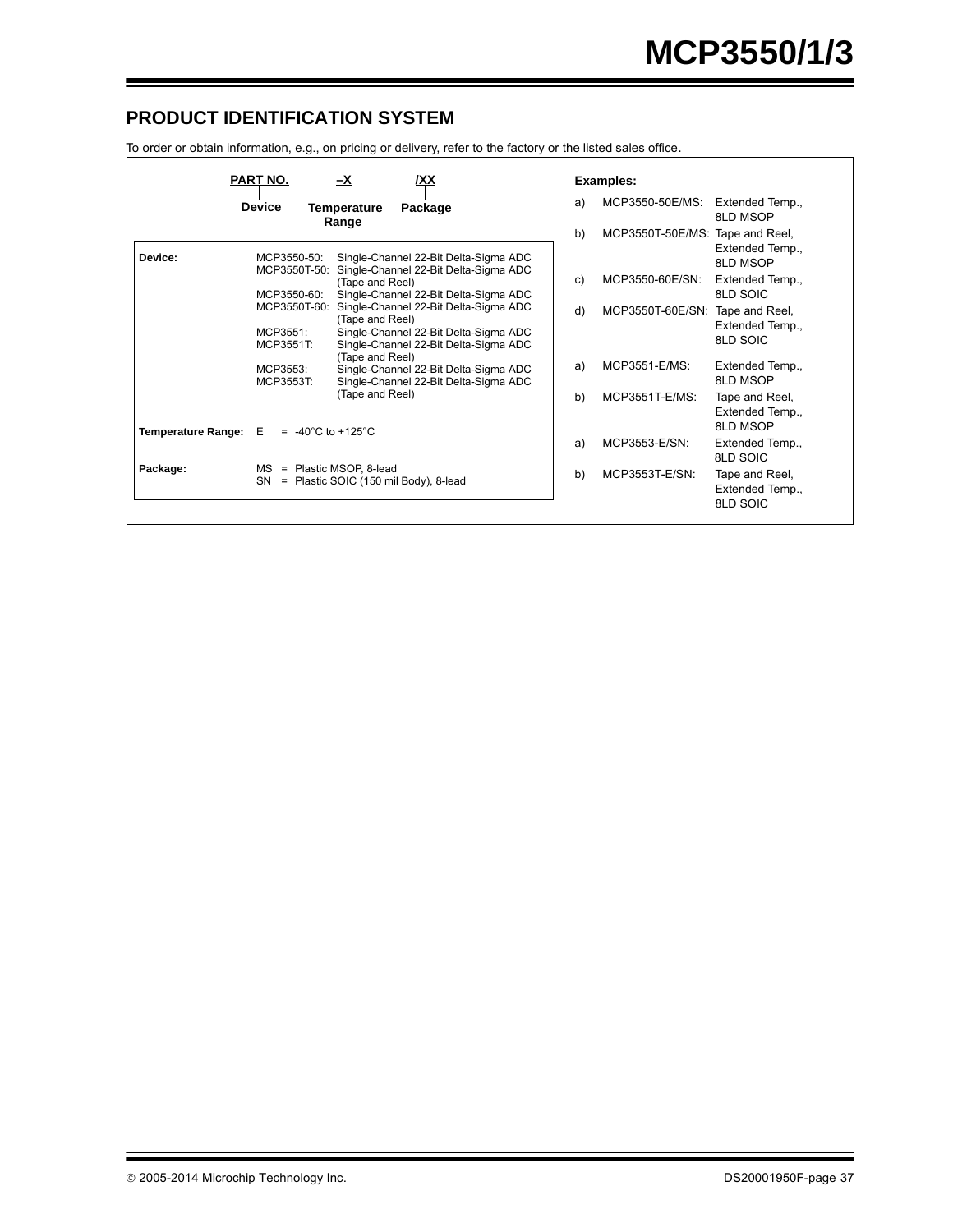**NOTES:**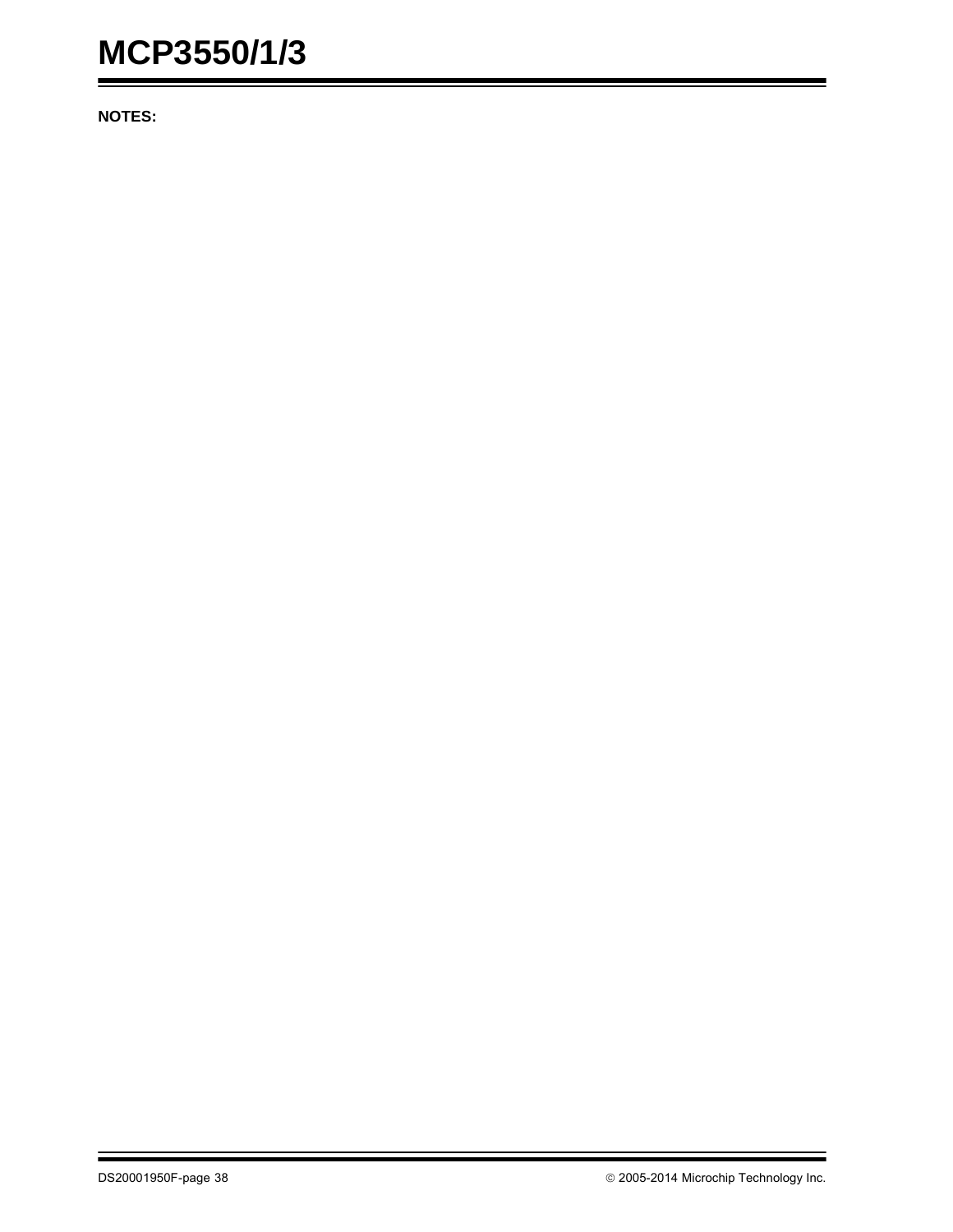#### **Note the following details of the code protection feature on Microchip devices:**

- Microchip products meet the specification contained in their particular Microchip Data Sheet.
- Microchip believes that its family of products is one of the most secure families of its kind on the market today, when used in the intended manner and under normal conditions.
- There are dishonest and possibly illegal methods used to breach the code protection feature. All of these methods, to our knowledge, require using the Microchip products in a manner outside the operating specifications contained in Microchip's Data Sheets. Most likely, the person doing so is engaged in theft of intellectual property.
- Microchip is willing to work with the customer who is concerned about the integrity of their code.
- Neither Microchip nor any other semiconductor manufacturer can guarantee the security of their code. Code protection does not mean that we are guaranteeing the product as "unbreakable."

Code protection is constantly evolving. We at Microchip are committed to continuously improving the code protection features of our products. Attempts to break Microchip's code protection feature may be a violation of the Digital Millennium Copyright Act. If such acts allow unauthorized access to your software or other copyrighted work, you may have a right to sue for relief under that Act.

Information contained in this publication regarding device applications and the like is provided only for your convenience and may be superseded by updates. It is your responsibility to ensure that your application meets with your specifications. MICROCHIP MAKES NO REPRESENTATIONS OR WARRANTIES OF ANY KIND WHETHER EXPRESS OR IMPLIED, WRITTEN OR ORAL, STATUTORY OR OTHERWISE, RELATED TO THE INFORMATION, INCLUDING BUT NOT LIMITED TO ITS CONDITION, QUALITY, PERFORMANCE, MERCHANTABILITY OR FITNESS FOR PURPOSE**.** Microchip disclaims all liability arising from this information and its use. Use of Microchip devices in life support and/or safety applications is entirely at the buyer's risk, and the buyer agrees to defend, indemnify and hold harmless Microchip from any and all damages, claims, suits, or expenses resulting from such use. No licenses are conveyed, implicitly or otherwise, under any Microchip intellectual property rights.

## **QUALITY MANAGEMENT SYSTEM CERTIFIED BY DNV**   $=$  **ISO/TS 16949** $=$

#### **Trademarks**

The Microchip name and logo, the Microchip logo, dsPIC, FlashFlex, flexPWR, JukeBlox, KEELOQ, KEELOQ logo, Kleer, LANCheck, MediaLB, MOST, MOST logo, MPLAB, OptoLyzer, PIC, PICSTART, PIC32 logo, RightTouch, SpyNIC, SST, SST Logo, SuperFlash and UNI/O are registered trademarks of Microchip Technology Incorporated in the U.S.A. and other countries.

The Embedded Control Solutions Company and mTouch are registered trademarks of Microchip Technology Incorporated in the U.S.A.

Analog-for-the-Digital Age, BodyCom, chipKIT, chipKIT logo, CodeGuard, dsPICDEM, dsPICDEM.net, ECAN, In-Circuit Serial Programming, ICSP, Inter-Chip Connectivity, KleerNet, KleerNet logo, MiWi, MPASM, MPF, MPLAB Certified logo, MPLIB, MPLINK, MultiTRAK, NetDetach, Omniscient Code Generation, PICDEM, PICDEM.net, PICkit, PICtail, RightTouch logo, REAL ICE, SQI, Serial Quad I/O, Total Endurance, TSHARC, USBCheck, VariSense, ViewSpan, WiperLock, Wireless DNA, and ZENA are trademarks of Microchip Technology Incorporated in the U.S.A. and other countries.

SQTP is a service mark of Microchip Technology Incorporated in the U.S.A.

Silicon Storage Technology is a registered trademark of Microchip Technology Inc. in other countries.

GestIC is a registered trademarks of Microchip Technology Germany II GmbH & Co. KG, a subsidiary of Microchip Technology Inc., in other countries.

All other trademarks mentioned herein are property of their respective companies.

© 2005-2014, Microchip Technology Incorporated, Printed in the U.S.A., All Rights Reserved.

ISBN: 978-1-63276-389-1

*Microchip received ISO/TS-16949:2009 certification for its worldwide headquarters, design and wafer fabrication facilities in Chandler and Tempe, Arizona; Gresham, Oregon and design centers in California and India. The Company's quality system processes and procedures are for its PIC® MCUs and dsPIC® DSCs, KEELOQ® code hopping devices, Serial EEPROMs, microperipherals, nonvolatile memory and analog products. In addition, Microchip's quality system for the design and manufacture of development systems is ISO 9001:2000 certified.*